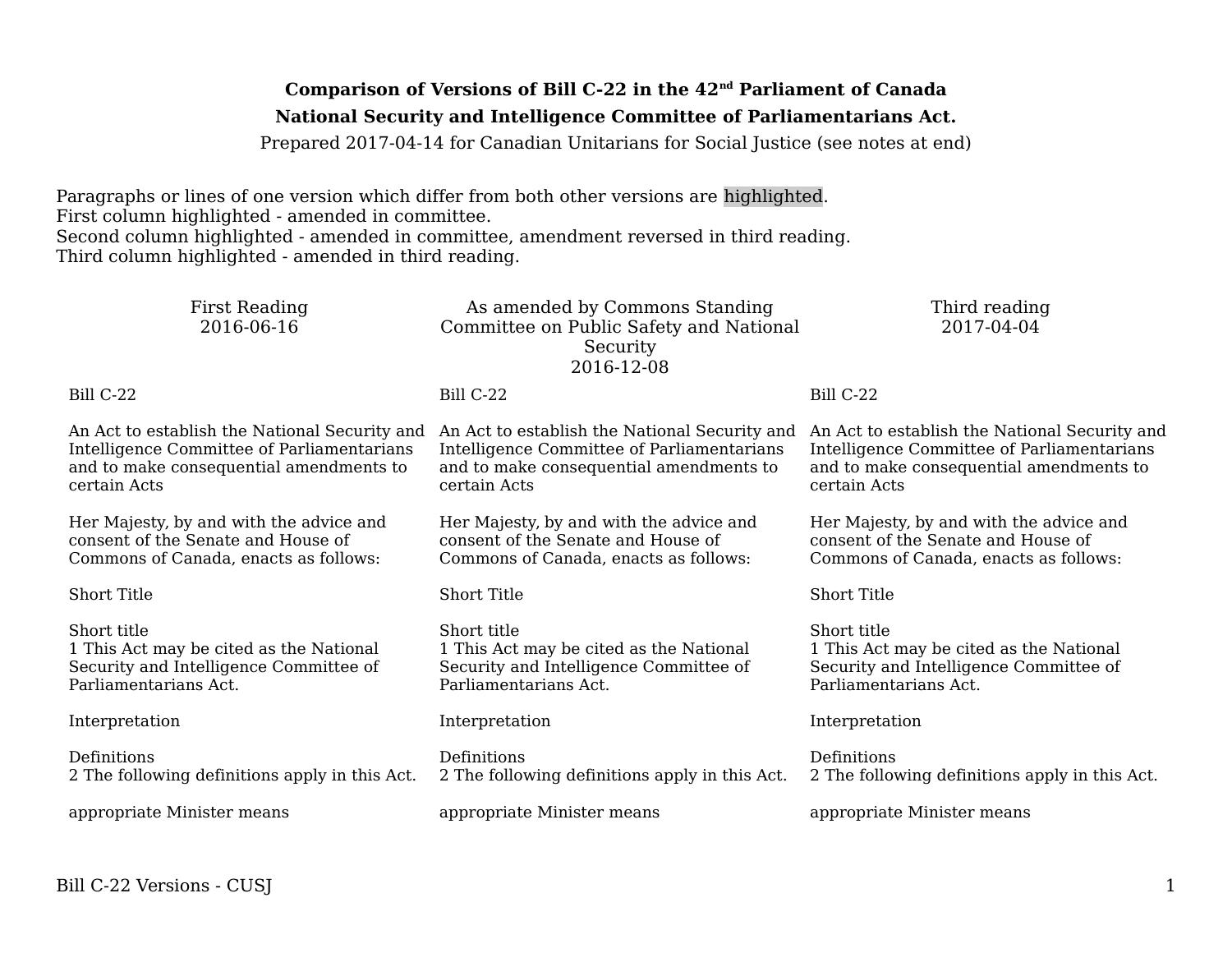| (a) with respect to a department named in                                                                                                                                                                                                                                                                                                                           | (a) with respect to a department named in                                                                                                                                                                                                                                                                                                                                                                                                        | (a) with respect to a department named in                                                                                                                                                                                                                                                                                                                                                                                                      |
|---------------------------------------------------------------------------------------------------------------------------------------------------------------------------------------------------------------------------------------------------------------------------------------------------------------------------------------------------------------------|--------------------------------------------------------------------------------------------------------------------------------------------------------------------------------------------------------------------------------------------------------------------------------------------------------------------------------------------------------------------------------------------------------------------------------------------------|------------------------------------------------------------------------------------------------------------------------------------------------------------------------------------------------------------------------------------------------------------------------------------------------------------------------------------------------------------------------------------------------------------------------------------------------|
| Schedule I to the Financial Administration                                                                                                                                                                                                                                                                                                                          | Schedule I to the Financial Administration                                                                                                                                                                                                                                                                                                                                                                                                       | Schedule I to the Financial Administration                                                                                                                                                                                                                                                                                                                                                                                                     |
| Act, the Minister presiding over the                                                                                                                                                                                                                                                                                                                                | Act, the Minister presiding over the                                                                                                                                                                                                                                                                                                                                                                                                             | Act, the Minister presiding over the                                                                                                                                                                                                                                                                                                                                                                                                           |
| department;                                                                                                                                                                                                                                                                                                                                                         | department;                                                                                                                                                                                                                                                                                                                                                                                                                                      | department;                                                                                                                                                                                                                                                                                                                                                                                                                                    |
| (b) with respect to a division or branch of the                                                                                                                                                                                                                                                                                                                     | (b) with respect to a division or branch of the                                                                                                                                                                                                                                                                                                                                                                                                  | (b) with respect to a division or branch of the                                                                                                                                                                                                                                                                                                                                                                                                |
| federal public administration set out in                                                                                                                                                                                                                                                                                                                            | federal public administration set out in                                                                                                                                                                                                                                                                                                                                                                                                         | federal public administration set out in                                                                                                                                                                                                                                                                                                                                                                                                       |
| column I of Schedule I.1 to the Financial                                                                                                                                                                                                                                                                                                                           | column I of Schedule I.1 to the Financial                                                                                                                                                                                                                                                                                                                                                                                                        | column I of Schedule I.1 to the Financial                                                                                                                                                                                                                                                                                                                                                                                                      |
| Administration Act, the Minister set out in                                                                                                                                                                                                                                                                                                                         | Administration Act, the Minister set out in                                                                                                                                                                                                                                                                                                                                                                                                      | Administration Act, the Minister set out in                                                                                                                                                                                                                                                                                                                                                                                                    |
| column II of that Schedule;                                                                                                                                                                                                                                                                                                                                         | column II of that Schedule;                                                                                                                                                                                                                                                                                                                                                                                                                      | column II of that Schedule;                                                                                                                                                                                                                                                                                                                                                                                                                    |
| (c) with respect to a corporation named in                                                                                                                                                                                                                                                                                                                          | (c) with respect to a corporation named in                                                                                                                                                                                                                                                                                                                                                                                                       | (c) with respect to a corporation named in                                                                                                                                                                                                                                                                                                                                                                                                     |
| Schedule II to the Financial Administration                                                                                                                                                                                                                                                                                                                         | Schedule II to the Financial Administration                                                                                                                                                                                                                                                                                                                                                                                                      | Schedule II to the Financial Administration                                                                                                                                                                                                                                                                                                                                                                                                    |
| Act, the Minister designated as the                                                                                                                                                                                                                                                                                                                                 | Act, the Minister designated as the                                                                                                                                                                                                                                                                                                                                                                                                              | Act, the Minister designated as the                                                                                                                                                                                                                                                                                                                                                                                                            |
| appropriate Minister by order of the                                                                                                                                                                                                                                                                                                                                | appropriate Minister by order of the                                                                                                                                                                                                                                                                                                                                                                                                             | appropriate Minister by order of the                                                                                                                                                                                                                                                                                                                                                                                                           |
| Governor in Council made under that Act; or                                                                                                                                                                                                                                                                                                                         | Governor in Council made under that Act;                                                                                                                                                                                                                                                                                                                                                                                                         | Governor in Council made under that Act;                                                                                                                                                                                                                                                                                                                                                                                                       |
|                                                                                                                                                                                                                                                                                                                                                                     | (c.1) with respect to a parent Crown<br>corporation as defined in subsection 83(1) of<br>the Financial Administration Act, the<br>appropriate Minister as defined in that<br>subsection; or                                                                                                                                                                                                                                                      | (c.1) with respect to a parent Crown<br>corporation as defined in subsection $83(1)$ of<br>the Financial Administration Act, the<br>appropriate Minister as defined in that<br>subsection; or                                                                                                                                                                                                                                                  |
| (d) with respect to the Canadian Forces, the                                                                                                                                                                                                                                                                                                                        | (d) with respect to the Canadian Forces, the                                                                                                                                                                                                                                                                                                                                                                                                     | (d) with respect to the Canadian Forces, the                                                                                                                                                                                                                                                                                                                                                                                                   |
| Minister of National Defence. (ministre                                                                                                                                                                                                                                                                                                                             | Minister of National Defence. (ministre                                                                                                                                                                                                                                                                                                                                                                                                          | Minister of National Defence. (ministre                                                                                                                                                                                                                                                                                                                                                                                                        |
| compétent)                                                                                                                                                                                                                                                                                                                                                          | compétent)                                                                                                                                                                                                                                                                                                                                                                                                                                       | compétent)                                                                                                                                                                                                                                                                                                                                                                                                                                     |
| Committee means the National Security and                                                                                                                                                                                                                                                                                                                           | Committee means the National Security and                                                                                                                                                                                                                                                                                                                                                                                                        | Committee means the National Security and                                                                                                                                                                                                                                                                                                                                                                                                      |
| Intelligence Committee of Parliamentarians                                                                                                                                                                                                                                                                                                                          | Intelligence Committee of Parliamentarians                                                                                                                                                                                                                                                                                                                                                                                                       | Intelligence Committee of Parliamentarians                                                                                                                                                                                                                                                                                                                                                                                                     |
| established by section 4. (Comité)                                                                                                                                                                                                                                                                                                                                  | established by section 4. (Comité)                                                                                                                                                                                                                                                                                                                                                                                                               | established by section 4. (Comité)                                                                                                                                                                                                                                                                                                                                                                                                             |
| department means, except in subsection<br>25(2), a department named in Schedule I to<br>the Financial Administration Act, a division<br>or branch of the federal public<br>administration — other than a review body —<br>set out in column I of Schedule I.1 to that<br>Act, a corporation named in Schedule II to<br>that Act or the Canadian Forces. (ministère) | department means, except in subsection<br>25(2), a department named in Schedule I to<br>the Financial Administration Act, a division<br>or branch of the federal public<br>administration — other than a review body —<br>set out in column I of Schedule I.1 to that<br>Act, a corporation named in Schedule II to<br>that Act, a parent Crown corporation as<br>defined in subsection 83(1) of that Act or the<br>Canadian Forces. (ministère) | department means, except in subsection 25<br>(2), a department named in Schedule I to the<br>Financial Administration Act, a division or<br>branch of the federal public administration<br>-other than a review body-set out in<br>column I of Schedule I.1 to that Act, a<br>corporation named in Schedule II to that Act,<br>a parent Crown corporation as defined in<br>subsection 83(1) of that Act or the Canadian<br>Forces. (ministère) |
| review body means                                                                                                                                                                                                                                                                                                                                                   | review body means                                                                                                                                                                                                                                                                                                                                                                                                                                | review body means                                                                                                                                                                                                                                                                                                                                                                                                                              |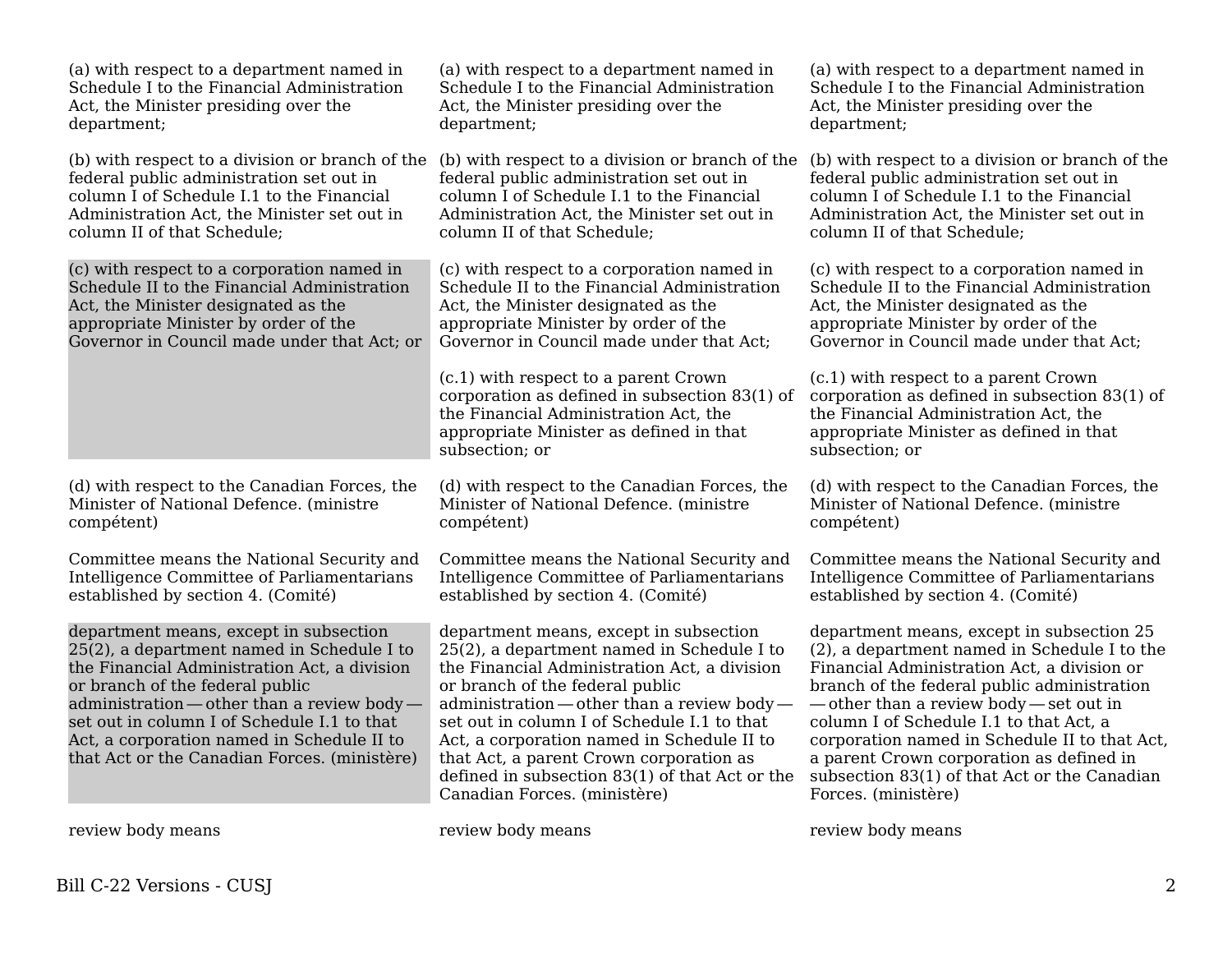(a) the Civilian Review and Complaints Commission for the Royal Canadian Mounted Police established by subsection 45.29(1) of the Royal Canadian Mounted Police Act;

(b) the Commissioner of the Communications Security Establishment appointed under subsection 273.63(1) of the National Defence Act; or

(c) the Security Intelligence Review Committee established by subsection 34(1) of Committee established by subsection 34(1) of Committee established by subsection 34(1) of the Canadian Security Intelligence Service Act. (organisme de surveillance)

Secretariat means the Secretariat of the National Security and Intelligence Committee of Parliamentarians established by subsection 24(1). (Secrétariat)

Designation of Minister

Power of Governor in Council 3 The Governor in Council may designate a member of the Queen's Privy Council for this Act.

Committee and Members

Committee established 4

(1) The National Security and Intelligence Committee of Parliamentarians is established, consisting of a Chair and up to eight other members, each of whom must be a member of either House of Parliament other than a minister of the Crown, a minister of state or a parliamentary secretary.

Members

(a) the Civilian Review and Complaints Commission for the Royal Canadian Mounted Commission for the Royal Canadian Mounted Police established by subsection 45.29(1) of the Royal Canadian Mounted Police Act;

(b) the Commissioner of the Communications (b) the Commissioner of the Communications Security Establishment appointed under subsection 273.63(1) of the National Defence subsection 273.63(1) of the National Defence Act; or

(c) the Security Intelligence Review the Canadian Security Intelligence Service Act. (organisme de surveillance)

Secretariat means the Secretariat of the National Security and Intelligence Committee of Parliamentarians established by subsection 24(1). (Secrétariat)

Designation of Minister

Power of Governor in Council 3 The Governor in Council may designate a member of the Queen's Privy Council for this Act.

Committee and Members

Committee established  $\Delta$ 

(1) The National Security and Intelligence Committee of Parliamentarians is established, consisting of a Chair and up to eight other members, each of whom must be a member of either House of Parliament other than a minister of the Crown, a minister of state or a parliamentary secretary.

Members

(a) the Civilian Review and Complaints Police established by subsection 45.29(1) of the Royal Canadian Mounted Police Act;

Security Establishment appointed under Act; or

(c) the Security Intelligence Review the Canadian Security Intelligence Service Act. (organisme de surveillance)

Secretariat means the Secretariat of the National Security and Intelligence Committee of Parliamentarians established by subsection 24 (1). (Secrétariat)

Designation of Minister

Canada to be the Minister for the purposes of Canada to be the Minister for the purposes of Canada to be the Minister for the purposes of Power of Governor in Council 3 The Governor in Council may designate a member of the Queen's Privy Council for this Act.

Committee and Members

Committee established 4

(1) The National Security and Intelligence Committee of Parliamentarians is established, consisting of a Chair and up to 10 other members, each of whom must be a member of either House of Parliament other than a minister of the Crown, a minister of state or a parliamentary secretary.

Members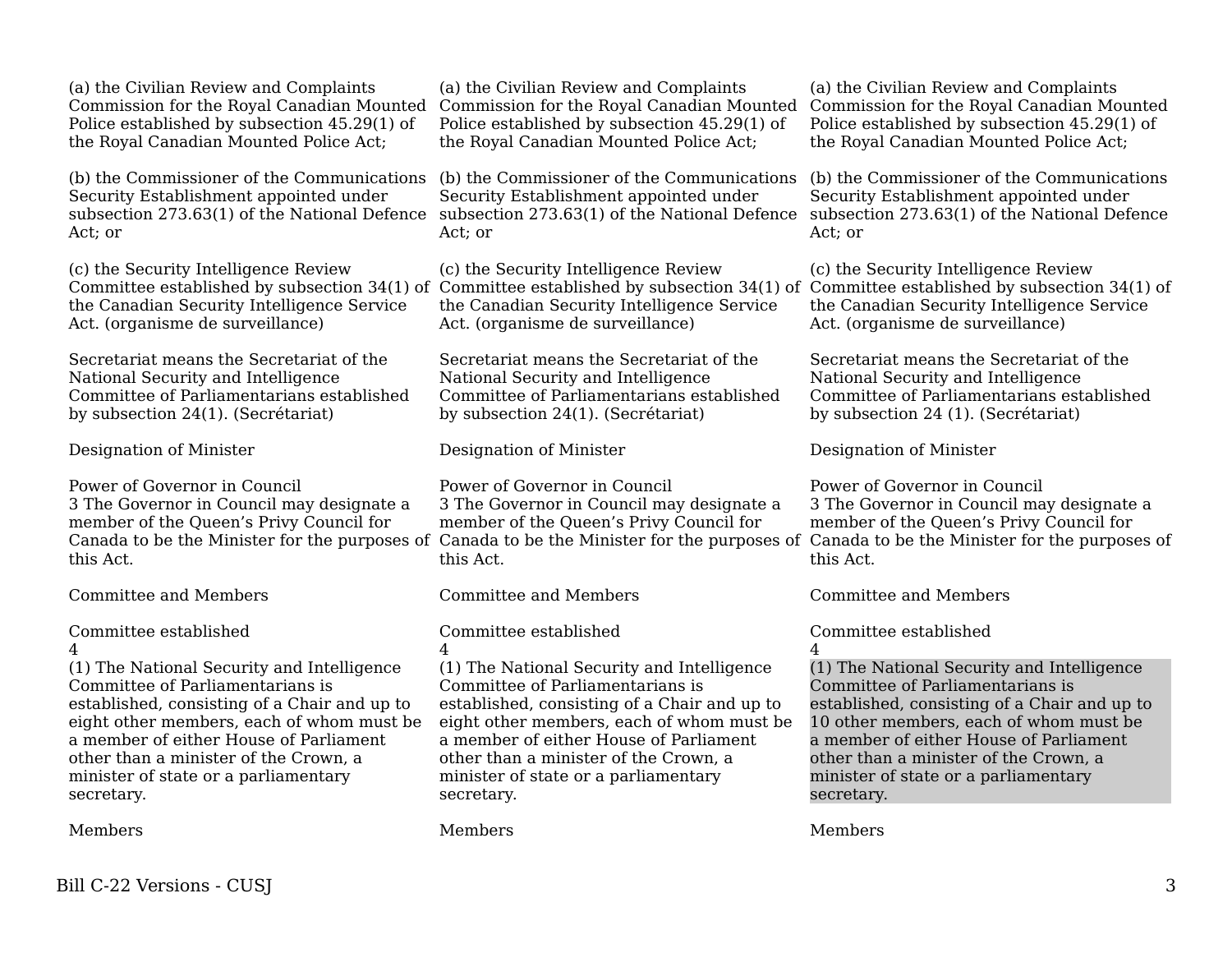(2) The Committee is to consist of not more than two members who are members of the Senate and not more than seven members who are members of the House of Commons. Not more than four Committee members who are members of the House of Commons may be members of the government party.

Not a committee of Parliament (3) The Committee is not a committee of either House of Parliament or of both Houses.

Appointment of members 5

(1) The members of the Committee are to be appointed by the Governor in Council, on the recommendation of the Prime Minister, to hold office during pleasure until the dissolution of Parliament following their appointment.

Consultation with members of Senate (2) A member of the Senate may be appointed to the Committee only after the Prime Minister has consulted with one or more other members of the Senate.

## Members of other parties

(3) A member of the House of Commons who belongs to a party that is not the government party and that has a recognized membership of 12 or more persons in that House may be appointed to the Committee only after the

(2) The Committee is to consist of not more than two members who are members of the Senate and not more than seven members who are members of the House of Commons. are members of the House of Commons may be members of the government party.

Not a committee of Parliament (3) The Committee is not a committee of either House of Parliament or of both Houses.

### Appointment of members 5

(1) The members of the Committee are to be (1) The members of the Committee are to be appointed by the Governor in Council, on the recommendation of the Prime Minister, to hold office during pleasure until the dissolution of Parliament following their appointment.

## Nomination deadline

(1.1) After a general election, the members of the Committee are to be appointed within 60 days after the day on which Parliament is summoned to sit.

# Consultation

(2) A member of the Senate may be appointed to the Committee only after the Prime Minister has consulted with the persons referred to in paragraphs 62(a) and (b) of the Parliament of Canada Act and the leader of every caucus and of every recognized group in the Senate.

# Members of other parties

(3) A member of the House of Commons who belongs to a party that is not the government belongs to a party that is not the government party and that has a recognized membership of 12 or more persons in that House may be appointed to the Committee only after the

Not more than four Committee members who Not more than five Committee members who (2) The Committee is to consist of not more than three members who are members of the Senate and not more than eight members who are members of the House of Commons. are members of the House of Commons may be members of the government party.

> Not a committee of Parliament (3) The Committee is not a committee of either House of Parliament or of both Houses.

# Appointment of members

5 appointed by the Governor in Council, on the recommendation of the Prime Minister, to hold office during pleasure until the dissolution of Parliament following their appointment.

## Nomination deadline

(1.1) After a general election, the members of the Committee are to be appointed within 60 days after the day on which Parliament is summoned to sit.

## Consultation

(2) A member of the Senate may be appointed to the Committee only after the Prime Minister has consulted with the persons referred to in paragraphs 62(a) and (b) of the Parliament of Canada Act and the leader of every caucus and of every recognized group in the Senate.

## Members of other parties

(3) A member of the House of Commons who party and that has a recognized membership of 12 or more persons in that House may be appointed to the Committee only after the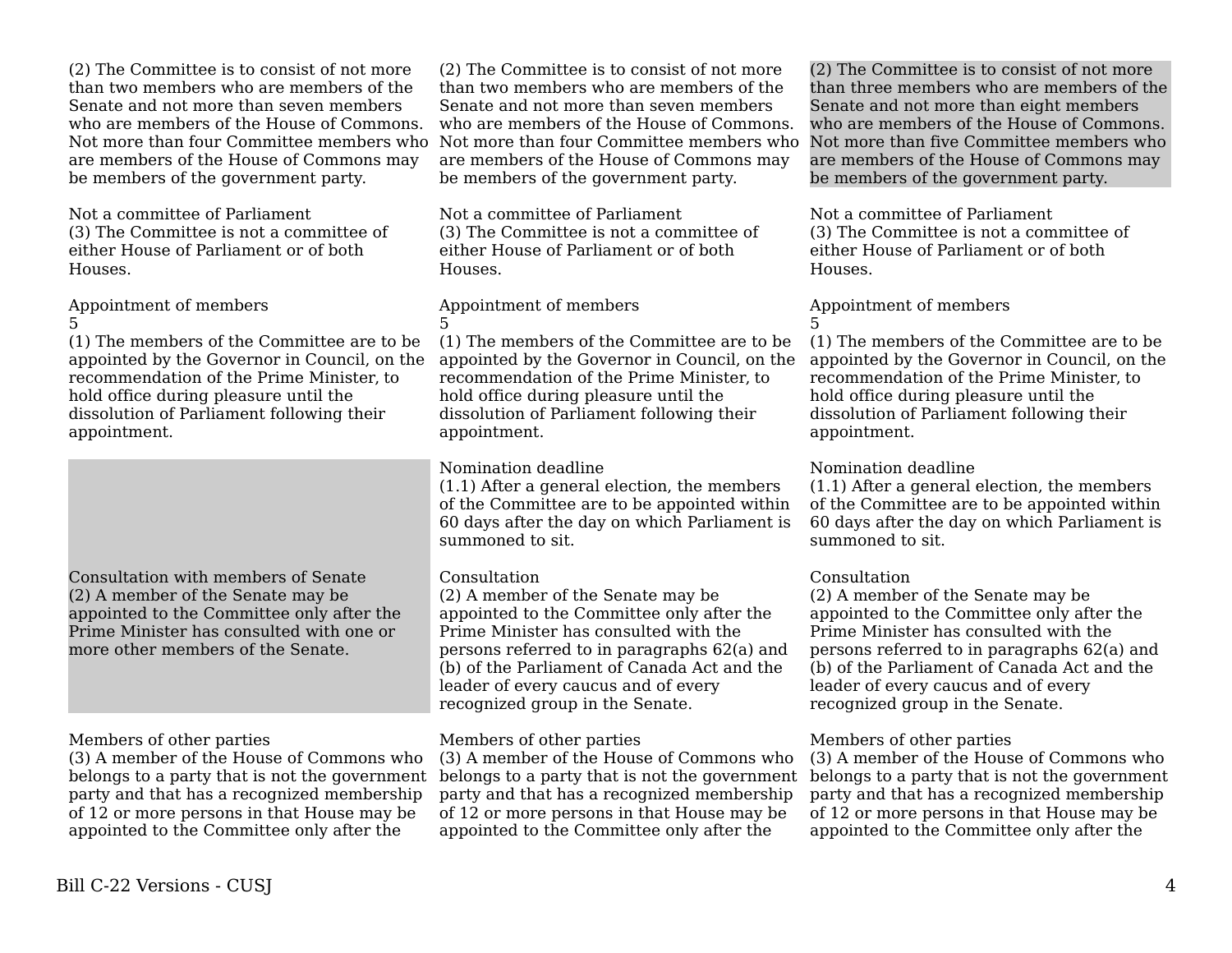of that party.

## Ceasing to be member

(4) A member of the Committee ceases to be a member on being appointed a minister of the Crown, a minister of state or a member of the Senate or the House of Commons.

## Resignation

(5) A member may resign by notifying the Prime Minister in writing of their intention to resign and the member ceases to be a member on the day on which the Prime Minister receives the notification or on the date specified in the notification, whichever is later.

## Designation of Chair

6

(1) The Governor in Council is to designate the Chair of the Committee from among the members of the Committee, on the recommendation of the Prime Minister.

# Absence or incapacity

(2) If the Chair is absent or incapacitated or the office of Chair is vacant, the Committee may designate one of its other members to act as Chair, but the member must not be so Governor in Council's approval.

# Expenses

7 Each member of the Committee is entitled to be paid, in accordance with Treasury Board directives, reasonable travel and living expenses incurred by the member in the exercise of their powers or the performance of their duties or functions.

Prime Minister has consulted with the leader Prime Minister has consulted with the leader Prime Minister has consulted with the leader of that party.

## Ceasing to be member

(4) A member of the Committee ceases to be a member on being appointed a minister of the Crown, a minister of state or a member of the Senate or the House of Commons.

## Resignation

(5) A member may resign by notifying the resign and the member ceases to be a member on the day on which the Prime Minister receives the notification or on the date specified in the notification, whichever is later.

# Designation of Chair

6

(1) The Governor in Council is to designate the Chair of the Committee from among the members of the Committee, on the recommendation of the Prime Minister.

# Absence or incapacity

(2) If the Chair is absent or incapacitated or the office of Chair is vacant, the Committee may designate one of its other members to act as Chair, but the member must not be so Governor in Council's approval.

## Expenses

7 Each member of the Committee is entitled to be paid, in accordance with Treasury expenses incurred by the member in the exercise of their powers or the performance of their duties or functions.

of that party.

# Ceasing to be member

parliamentary secretary or on ceasing to be a parliamentary secretary or on ceasing to be a parliamentary secretary or on ceasing to be a (4) A member of the Committee ceases to be a member on being appointed a minister of the Crown, a minister of state or a member of the Senate or the House of Commons.

# Resignation

Prime Minister in writing of their intention to Prime Minister in writing of their intention to (5) A member may resign by notifying the resign and the member ceases to be a member on the day on which the Prime Minister receives the notification or on the date specified in the notification, whichever is later.

# Designation of Chair

6

(1) The Governor in Council is to designate the Chair of the Committee from among the members of the Committee, on the recommendation of the Prime Minister.

## Absence or incapacity

designated for more than 90 days without the designated for more than 90 days without the designated for more than 90 days without the (2) If the Chair is absent or incapacitated or the office of Chair is vacant, the Committee may designate one of its other members to act as Chair, but the member must not be so Governor in Council's approval.

# **Expenses**

Board directives, reasonable travel and living Board directives, reasonable travel and living 7 Each member of the Committee is entitled to be paid, in accordance with Treasury expenses incurred by the member in the exercise of their powers or the performance of their duties or functions.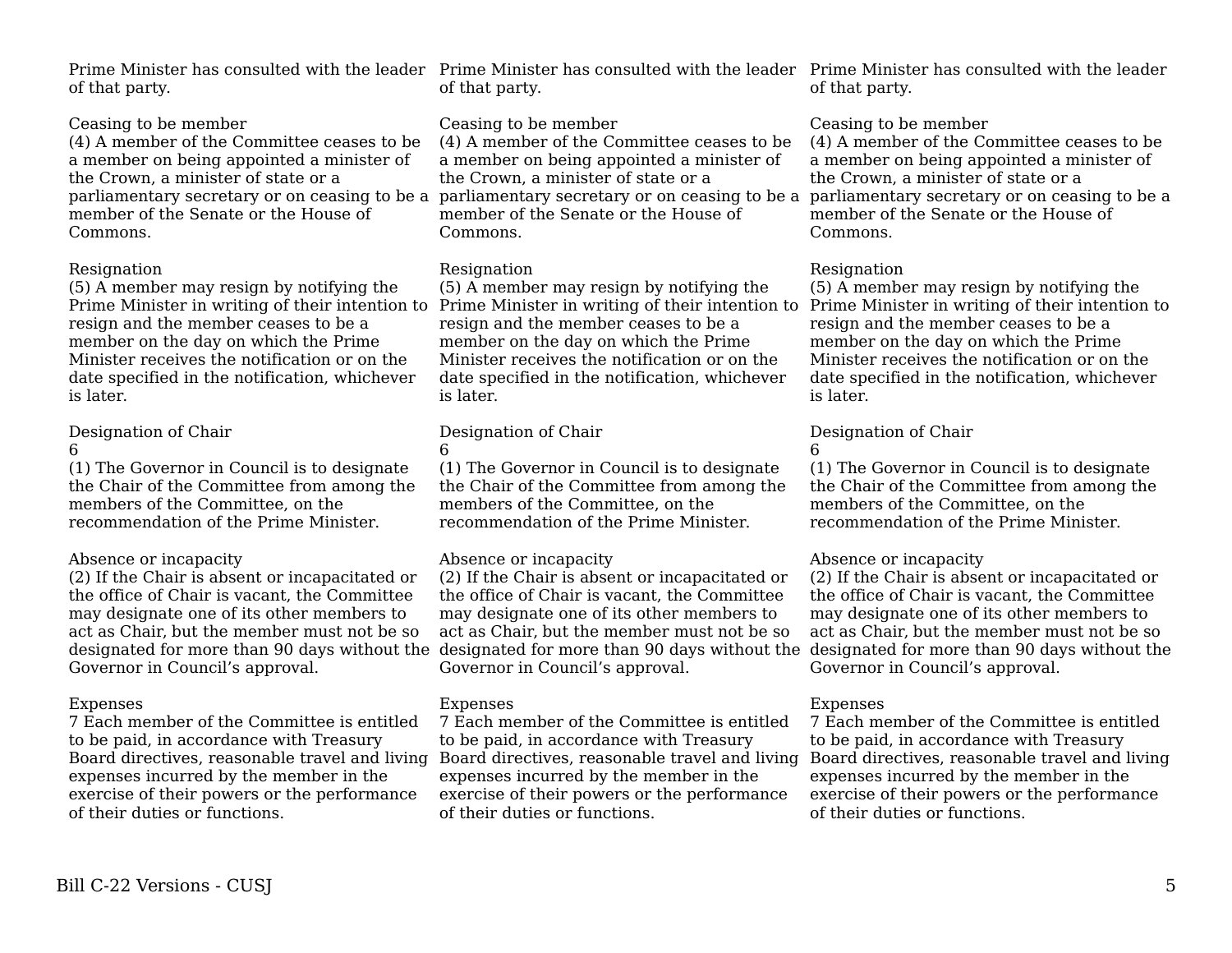| Mandate of Committee                                                                                                                                                                                                | Mandate of Committee                                                                                                                                                                                                                                                                                                  | Mandate of Committee                                                                                                                                                                                                                                                                                                  |
|---------------------------------------------------------------------------------------------------------------------------------------------------------------------------------------------------------------------|-----------------------------------------------------------------------------------------------------------------------------------------------------------------------------------------------------------------------------------------------------------------------------------------------------------------------|-----------------------------------------------------------------------------------------------------------------------------------------------------------------------------------------------------------------------------------------------------------------------------------------------------------------------|
| Review of national security matters<br>8                                                                                                                                                                            | Review of national security matters<br>8                                                                                                                                                                                                                                                                              | Review of national security matters<br>8                                                                                                                                                                                                                                                                              |
| The mandate of the Committee is to review                                                                                                                                                                           | (1) The mandate of the Committee is to<br>review                                                                                                                                                                                                                                                                      | (1) The mandate of the Committee is to<br>review                                                                                                                                                                                                                                                                      |
| (a) the legislative, regulatory, policy,<br>administrative and financial framework for<br>national security and intelligence;                                                                                       | (a) the legislative, regulatory, policy,<br>administrative and financial framework for<br>national security and intelligence;                                                                                                                                                                                         | (a) the legislative, regulatory, policy,<br>administrative and financial framework for<br>national security and intelligence;                                                                                                                                                                                         |
| (b) any activity carried out by a department<br>that relates to national security or<br>intelligence, unless the appropriate Minister<br>determines that the review would be<br>injurious to national security; and | (b) any activity carried out by a department<br>that relates to national security or<br>intelligence, unless the activity is an ongoing<br>operation and the appropriate Minister<br>determines that the review would be<br>injurious to national security; and                                                       | (b) any activity carried out by a department<br>that relates to national security or<br>intelligence, unless the activity is an ongoing<br>operation and the appropriate Minister<br>determines that the review would be<br>injurious to national security; and                                                       |
| (c) any matter relating to national security or<br>intelligence that a minister of the Crown<br>refers to the Committee.                                                                                            | (c) any matter relating to national security or<br>intelligence that a minister of the Crown<br>refers to the Committee.                                                                                                                                                                                              | (c) any matter relating to national security or<br>intelligence that a minister of the Crown<br>refers to the Committee.                                                                                                                                                                                              |
|                                                                                                                                                                                                                     | Review injurious to national security<br>(2) If the appropriate Minister determines<br>that a review would be injurious to national<br>security, he or she must inform the<br>Committee of his or her determination and<br>the reasons for it.                                                                        | Review injurious to national security<br>(2) If the appropriate Minister determines<br>that a review would be injurious to national<br>security, he or she must inform the<br>Committee of his or her determination and<br>the reasons for it.                                                                        |
|                                                                                                                                                                                                                     | Review no longer injurious<br>(3) If the appropriate Minister determines<br>that the review would no longer be injurious<br>to national security or if the appropriate<br>Minister is informed that the activity is no<br>longer ongoing, he or she must inform the<br>Committee that the review may be<br>conducted. | Review no longer injurious<br>(3) If the appropriate Minister determines<br>that the review would no longer be injurious<br>to national security or if the appropriate<br>Minister is informed that the activity is no<br>longer ongoing, he or she must inform the<br>Committee that the review may be<br>conducted. |
| Cooperation<br>9 The Committee and each review body are<br>to take all reasonable steps to cooperate with<br>each other to avoid any unnecessary<br>duplication of work by the Committee and                        | Cooperation<br>9 The Committee and each review body are<br>to take all reasonable steps to cooperate with<br>each other to avoid any unnecessary<br>duplication of work by the Committee and                                                                                                                          | Cooperation<br>9 The Committee and each review body are<br>to take all reasonable steps to cooperate with<br>each other to avoid any unnecessary<br>duplication of work by the Committee and                                                                                                                          |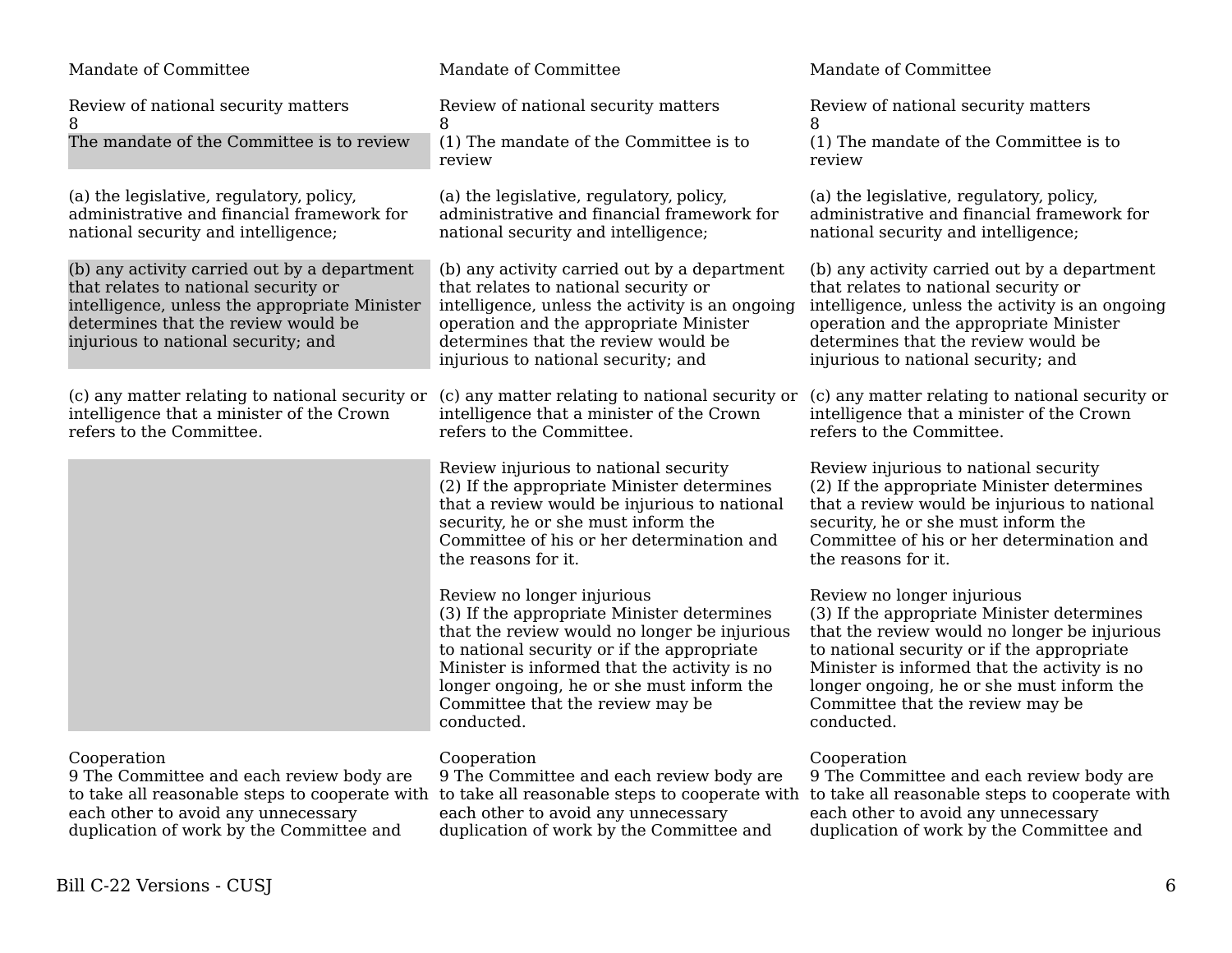that review body in relation to the fulfilment of their respective mandates.

Security and Confidentiality

Compliance with security requirements 10 Each member of the Committee must

(a) obtain and maintain the necessary security clearance from the Government of Canada;

(b) take the oath or solemn affirmation set out in the schedule; and

(c) comply with the procedures and practices set out in the regulations.

Disclosure prohibited

## 11

(1) Subject to subsection (2), a member or former member of the Committee, the executive director or a former executive director of the Secretariat or a person who is or was engaged by the Secretariat must not knowingly disclose any information that they obtained, or to which they had access, in the course of exercising their powers or performing their duties or functions under this Act and that a department is taking measures to protect.

## Exceptions

(2) A person referred to in subsection (1) may disclose information referred to in that subsection for the purpose of exercising their powers or performing their duties or functions under this Act or as required by any other law.

Parliamentary privilege

12

(1) Despite any other law, no member or

of their respective mandates.

Security and Confidentiality

Compliance with security requirements 10 Each member of the Committee must

(a) obtain and maintain the necessary security clearance from the Government of Canada;

(b) take the oath or solemn affirmation set out in the schedule; and

set out in the regulations.

# Disclosure prohibited

11

(1) Subject to subsection (2), a member or former member of the Committee, the executive director or a former executive director of the Secretariat or a person who is director of the Secretariat or a person who is or was engaged by the Secretariat must not knowingly disclose any information that they obtained, or to which they had access, in the course of exercising their powers or performing their duties or functions under this Act and that a department is taking measures to protect.

## Exceptions

(2) A person referred to in subsection (1) may disclose information referred to in that powers or performing their duties or functions under this Act or as required by any other law.

Parliamentary privilege 12 (1) Despite any other law, no member or

that review body in relation to the fulfilment that review body in relation to the fulfilment of their respective mandates.

Security and Confidentiality

Compliance with security requirements 10 Each member of the Committee must

(a) obtain and maintain the necessary security clearance from the Government of Canada;

(b) take the oath or solemn affirmation set out in the schedule; and

(c) comply with the procedures and practices (c) comply with the procedures and practices set out in the regulations.

# Disclosure prohibited

11

(1) Subject to subsection (2), a member or former member of the Committee, the executive director or a former executive or was engaged by the Secretariat must not knowingly disclose any information that they obtained, or to which they had access, in the course of exercising their powers or performing their duties or functions under this Act and that a department is taking measures to protect.

# Exceptions

subsection for the purpose of exercising their subsection for the purpose of exercising their (2) A person referred to in subsection (1) may disclose information referred to in that powers or performing their duties or functions under this Act or as required by any other law.

# Parliamentary privilege

12

(1) Despite any other law, no member or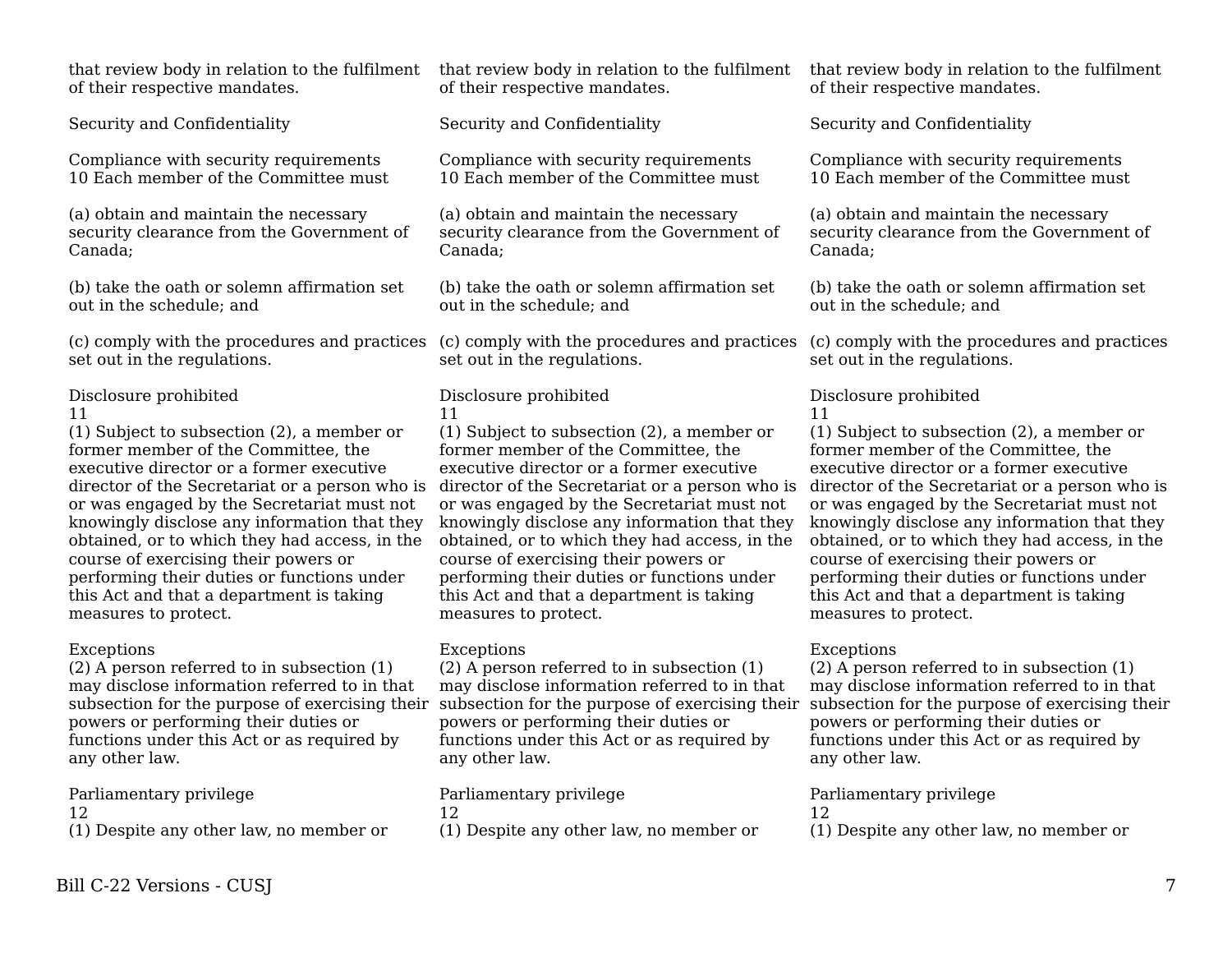former member of the Committee may claim a proceeding against them in relation to a contravention of subsection 11(1) or of a provision of the Security of Information Act or in relation to any other proceeding arising from any disclosure of information that is prohibited under that subsection.

#### Evidence

(2) A statement made by a member or former member of the Committee before either House of Parliament or a committee of the Senate, of the House of Commons or of both Houses of Parliament is admissible in evidence against them in a proceeding referred to in subsection (1).

Access to Information

# Right of access

#### 13

(1) Despite any other Act of Parliament but subject to sections 14 and 16, the Committee is entitled to

 have access to any information that is under the control of a department and that is related to the fulfilment of the Committee's mandate.

# Protected information

is protected by litigation privilege or solicitor-client privilege or, in civil law, by immunity from disclosure or the professional secrecy of advocates and notaries.

## Inconsistency or conflict

(3) In the event of any inconsistency or conflict between subsection (1) and any provision of an Act of Parliament other than this Act, subsection (1) prevails to the extent of the inconsistency or conflict.

immunity based on parliamentary privilege in immunity based on parliamentary privilege in immunity based on parliamentary privilege in former member of the Committee may claim a proceeding against them in relation to a contravention of subsection 11(1) or of a provision of the Security of Information Act or in relation to any other proceeding arising from any disclosure of information that is prohibited under that subsection.

## Evidence

member of the Committee before either House of Parliament or a committee of the Senate, of the House of Commons or of both Houses of Parliament is admissible in evidence against them in a proceeding referred to in subsection (1).

Access to Information

# Right of access

13

(1) Despite any other Act of Parliament but subject to sections 14 and 16, the Committee is entitled to send for persons, papers and records, and to have access to any information that is under the control of a department and that is related to the fulfilment of the Committee's mandate.

# Protected information

(2) The information includes information that (2) The information includes information that (2) The information includes information that is protected by litigation privilege or solicitor-client privilege or, in civil law, by immunity from disclosure or the professional secrecy of advocates and notaries.

Inconsistency or conflict

(3) In the event of any inconsistency or conflict between subsection (1) and any provision of an Act of Parliament other than this Act, subsection (1) prevails to the extent of the inconsistency or conflict.

former member of the Committee may claim a proceeding against them in relation to a contravention of subsection 11(1) or of a provision of the Security of Information Act or in relation to any other proceeding arising from any disclosure of information that is prohibited under that subsection.

# Evidence

(2) A statement made by a member or former (2) A statement made by a member or former member of the Committee before either House of Parliament or a committee of the Senate, of the House of Commons or of both Houses of Parliament is admissible in evidence against them in a proceeding referred to in subsection (1).

Access to Information

# Right of access

13

(1) Despite any other Act of Parliament but subject to sections 14 and 16, the Committee is entitled to

 have access to any information that is under the control of a department and that is related to the fulfilment of the Committee's mandate.

## Protected information

is protected by litigation privilege or by solicitor-client privilege or the professional secrecy of advocates and notaries.

# Inconsistency or conflict

(3) In the event of any inconsistency or conflict between subsection (1) and any provision of an Act of Parliament other than this Act, subsection (1) prevails to the extent of the inconsistency or conflict.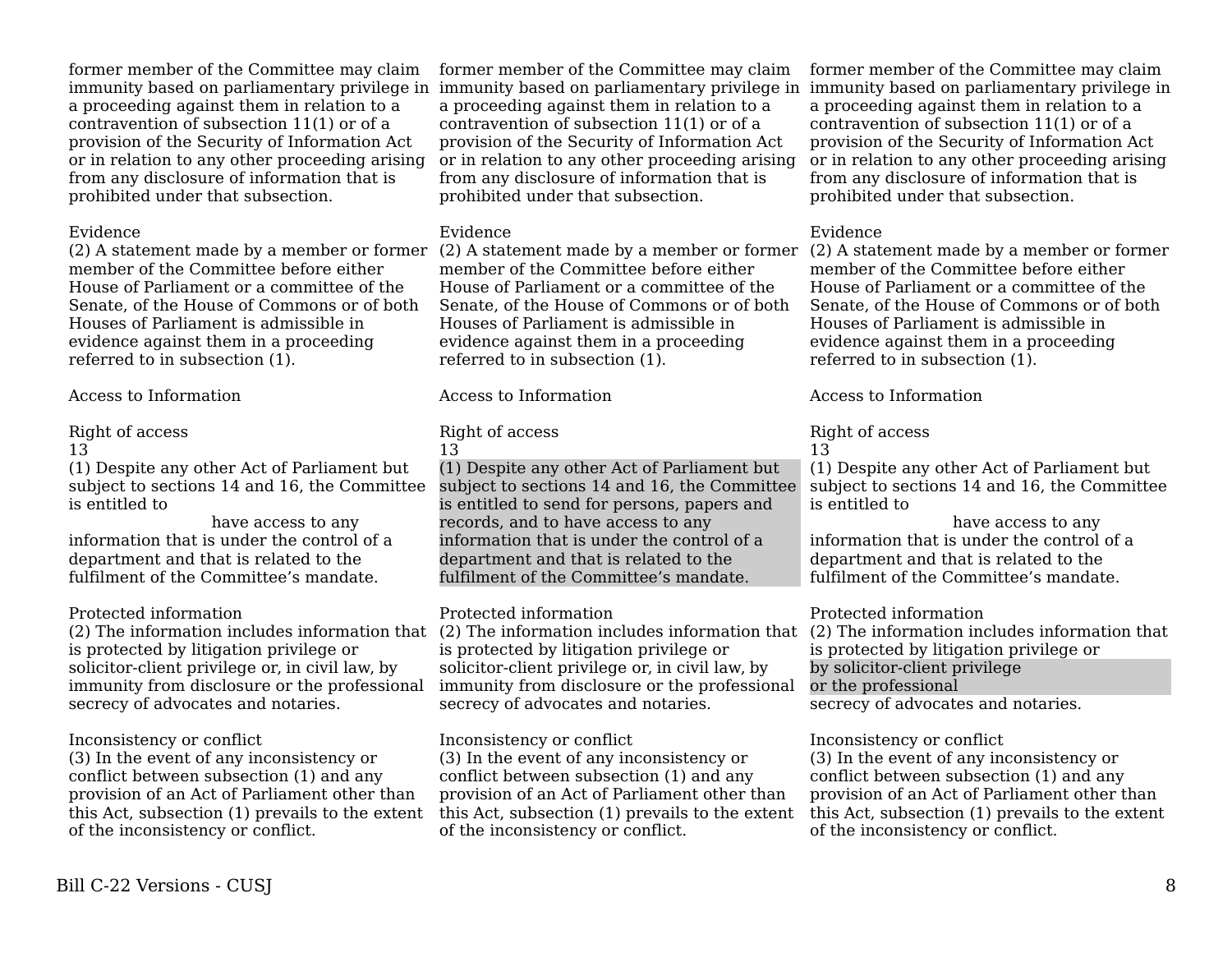| Exceptions<br>14 The Committee is not entitled to have<br>access to any of the following information:                                                                                                                                                                                                                                                                               | Exceptions<br>14 The Committee is not entitled to have<br>access to a confidence of the Queen's Privy<br>Council for Canada, as defined in subsection | Exceptions<br>14 The Committee is not entitled to have<br>access to any of the following information:                                                                                                                                                                                                                                                                               |
|-------------------------------------------------------------------------------------------------------------------------------------------------------------------------------------------------------------------------------------------------------------------------------------------------------------------------------------------------------------------------------------|-------------------------------------------------------------------------------------------------------------------------------------------------------|-------------------------------------------------------------------------------------------------------------------------------------------------------------------------------------------------------------------------------------------------------------------------------------------------------------------------------------------------------------------------------------|
| (a) a confidence of the Queen's Privy Council<br>for Canada, as defined in subsection 39(2) of<br>the Canada Evidence Act;                                                                                                                                                                                                                                                          | 39(2) of the Canada Evidence Act.                                                                                                                     | (a) a confidence of the Queen's Privy Council<br>for Canada, as defined in subsection 39(2) of<br>the Canada Evidence Act;                                                                                                                                                                                                                                                          |
| (b) information respecting ongoing defence<br>intelligence activities supporting military<br>operations, including the nature and content<br>of plans in support of those military<br>operations;                                                                                                                                                                                   |                                                                                                                                                       |                                                                                                                                                                                                                                                                                                                                                                                     |
| (c) information the disclosure of which is<br>described in subsection 11(1) of the Witness<br>Protection Program Act;                                                                                                                                                                                                                                                               |                                                                                                                                                       | (b) information the disclosure of which is<br>described in subsection $11(1)$ of the Witness<br>Protection Program Act;                                                                                                                                                                                                                                                             |
| (d) the identity of a person who was, is or is<br>intended to be, has been approached to be,<br>or has offered or agreed to be, a confidential<br>source of information, intelligence or<br>assistance to the Government of Canada, or<br>the government of a province or of any state<br>allied with Canada, or information from<br>which the person's identity could be inferred; |                                                                                                                                                       | (c) the identity of a person who was, is or is<br>intended to be, has been approached to be,<br>or has offered or agreed to be, a confidential<br>source of information, intelligence or<br>assistance to the Government of Canada, or<br>the government of a province or of any state<br>allied with Canada, or information from<br>which the person's identity could be inferred; |
| (e) information relating directly to an<br>ongoing investigation carried out by a law<br>enforcement agency that may lead to a<br>prosecution;                                                                                                                                                                                                                                      |                                                                                                                                                       | (d) information relating directly to an<br>ongoing investigation carried out by a law<br>enforcement agency that may lead to a<br>prosecution.                                                                                                                                                                                                                                      |
| (f) information referred to in subsection<br>36(1) of the Investment Canada Act;<br>(g) information that has been received or<br>collected by the Financial Transactions and                                                                                                                                                                                                        |                                                                                                                                                       |                                                                                                                                                                                                                                                                                                                                                                                     |

Reports Analysis Centre of Canada under the Proceeds of Crime (Money Laundering) and Terrorist Financing Act and that has not been disclosed to a department under subsection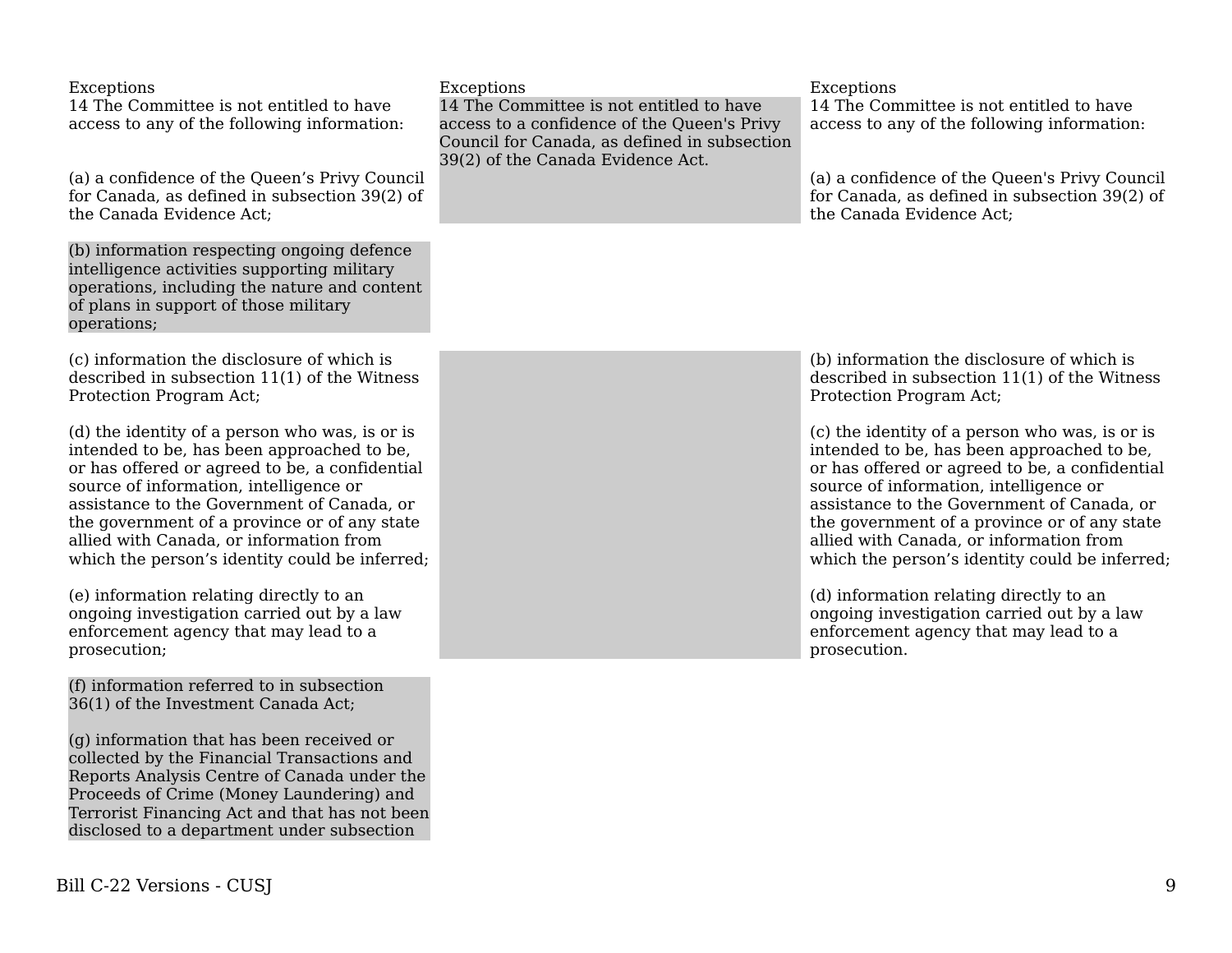#### 55(3), 55.1(1), 65(1), 65.01(1) or 65.02(1) of that Act.

Request for information 15

(1) If the Committee is entitled to have access to information that is under the control of a department, the Committee may make a request to the appropriate Minister for that department that the information be provided to the Committee.

Exception

(2) If the Committee requests information that has been received or

collected by the Financial Transactions and Reports Analysis Centre of Canada under the Proceeds of Crime (Money Laundering) and Terrorist Financing Act and that has been disclosed to a department under subsection 55(3), 55.1(1), 65(1), 65.01(1) or 65.02(1) of that Act, the Committee may make the request only to the appropriate Minister for that department.

Request for information 15

(1) If the Committee is entitled to have access to information that is under the control of a department, the Committee may make a request to the appropriate Minister for that department that the information be provided to the Committee.

#### Exception

(2) If the Committee requests information that is in respect of an identifiable person or entity, that has been received or

collected by the Financial Transactions and Reports Analysis Centre of Canada under the Proceeds of Crime (Money Laundering) and Terrorist Financing Act and that has been disclosed to a department under subsection 55(3), 55.1(1), 65(1), 65.01(1) or 65.02(1) of that Act, the Committee may make the request only to the appropriate Minister for that department.

Department — parent Crown corporation     (2.1) If the requested information is under the control of a department that is a parent Crown corporation, the department must, at the request of the appropriate Minister, provide the information to that Minister.

## Compliance

(2.2) Compliance by a department with subsection (2.1) is deemed to be in the best interests of the department.

## Provision of information

(3) After the appropriate Minister receives the request, he or she must provide or cause to be provided to the Committee, in a timely

#### Request for information 15

(1) If the Committee is entitled to have access to information that is under the control of a department, the Committee may make a request to the appropriate Minister for that department that the information be provided to the Committee.

#### Exception

(2) If the Committee requests information that is in respect of an identifiable person or entity, that has been received or collected by the Financial Transactions and Reports Analysis Centre of Canada under the Proceeds of Crime (Money Laundering) and

Terrorist Financing Act and that has been disclosed to a department under subsection 55(3), 55.1(1), 65(1), 65.01(1) or 65.02(1) of that Act, the Committee may make the request only to the appropriate Minister for that department.

Department — parent Crown corporation     (2.1) If the requested information is under the control of a department that is a parent Crown corporation, the department must, at the request of the appropriate Minister, provide the information to that Minister.

## Compliance

(2.2) Compliance by a department with subsection (2.1) is deemed to be in the best interests of the department.

## Provision of information

(3) After the appropriate Minister receives the request, he or she must provide or cause to be provided to the Committee, in a timely

# Provision of information

(3) After the appropriate Minister receives the request, he or she must provide or cause to be provided to the Committee, in a timely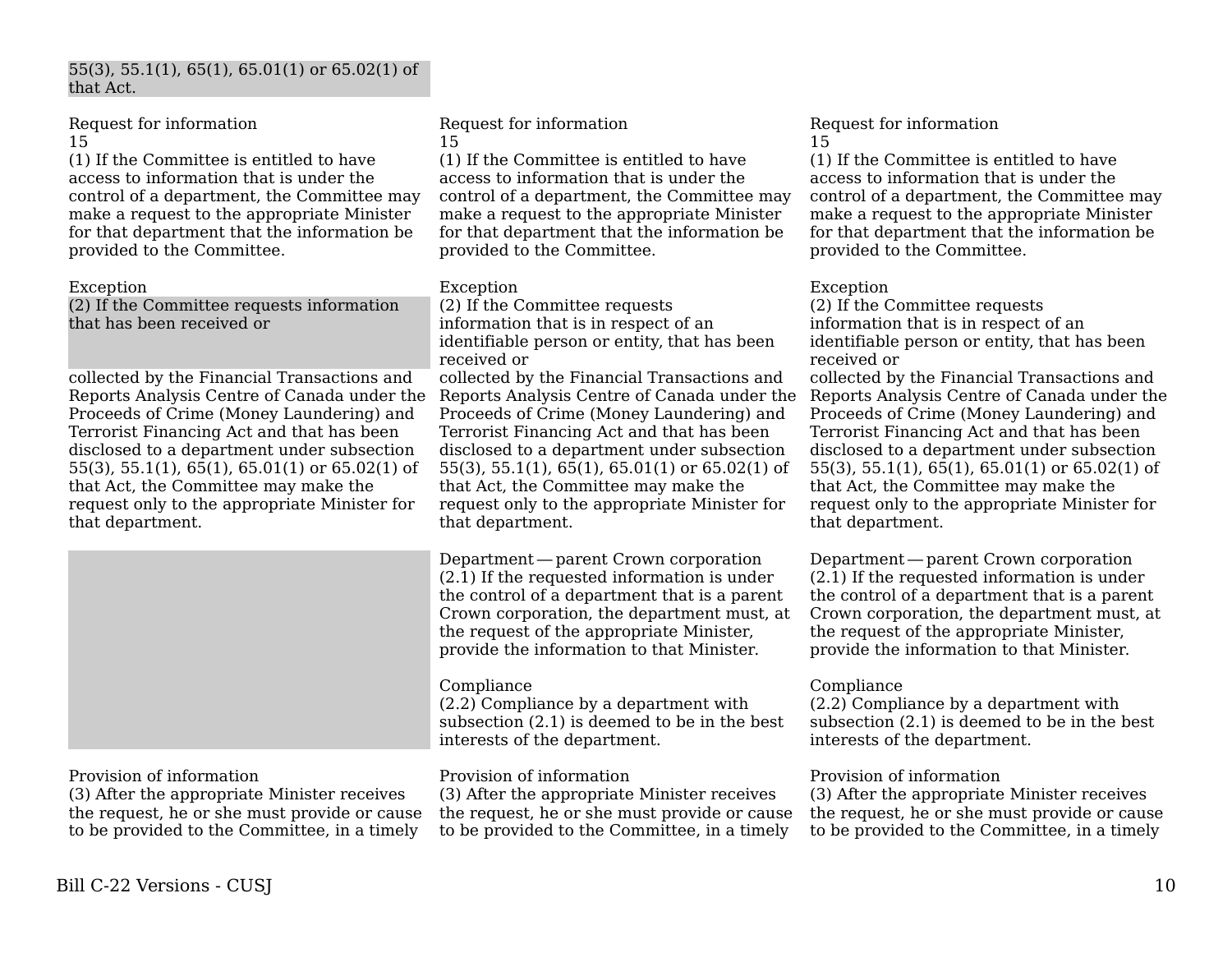Review bodies informed of decision

(3) If the appropriate Minister makes the decision in respect of any of the following information, he or she must provide the decision and reasons to,

manner, the requested information to which

(4) The appropriate Minister or officials of the department may appear before the Committee to provide the information orally.

information to which the Committee would, but for this section, otherwise be entitled to have access and that is under the control of that department, but only if he or she is of

(a) the information constitutes special operational information, as defined in

(b) provision of the information would be

(2) If the appropriate Minister refuses to provide information under subsection (1), he or she must inform the Committee of his or her decision and the reasons for the decision.

injurious to national security.

subsection 8(1) of the Security of Information

it is entitled to have access.

Information provided orally

(1) The appropriate Minister for a department may refuse to provide

Refusal of information

the opinion that

Act; and

Reasons

16

(a) in the case of information under the control of the Royal Canadian Mounted Police, the Civilian Review and Complaints Commission for the Royal Canadian Mounted Police;

manner, the requested information to which it is entitled to have access.

Information provided orally (4) The appropriate Minister or officials of the department may appear before the Committee to provide the information orally.

16 [Deleted]

manner, the requested information to which it is entitled to have access.

Information provided orally (4) The appropriate Minister or officials of the department may appear before the Committee to provide the information orally.

Refusal of information 16

(1) The appropriate Minister for a department may refuse to provide information to which the Committee would, but for this section, otherwise be entitled to have access and that is under the control of that department, but only if he or she is of the opinion that

(a) the information constitutes special operational information, as defined in subsection 8(1) of the Security of Information Act; and

(b) provision of the information would be injurious to national security.

#### Reasons

(2) If the appropriate Minister refuses to provide information under subsection (1), he or she must inform the Committee of his or her decision and the reasons for the decision.

Review bodies informed of decision (3) If the appropriate Minister makes the decision in respect of any of the following information, he or she must provide the decision and reasons to,

(a) in the case of information under the control of the Royal Canadian Mounted Police, the Civilian Review and Complaints Commission for the Royal Canadian Mounted Police;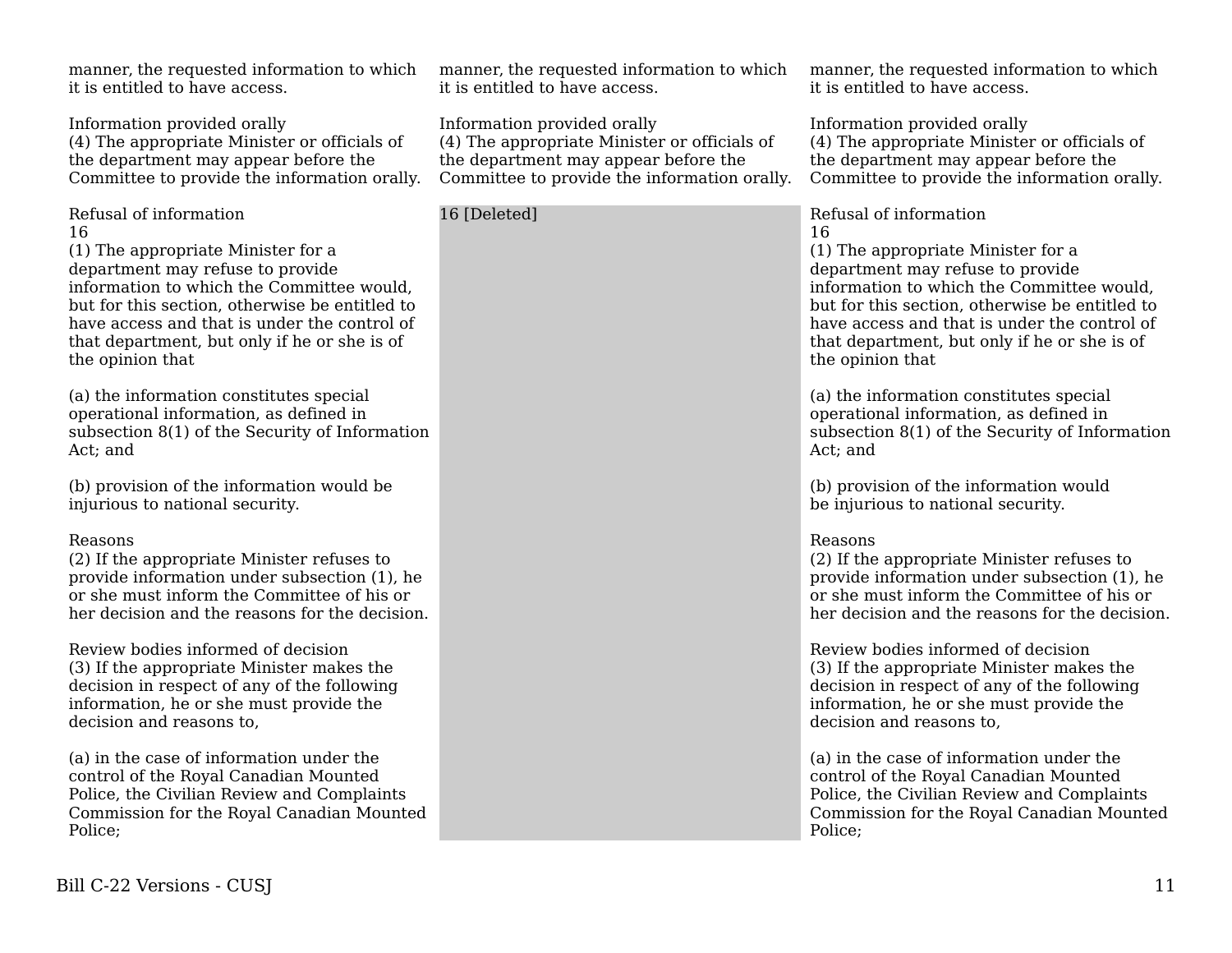(b) in the case of information under the control of the Communications Security Establishment, the Commissioner of the Communications Security Establishment; and

(c) in the case of information under the control of the Canadian Security Intelligence Service, the Security Intelligence Review Committee.

Procedure

Meetings — call of Chair     17 The Committee is to meet at the call of the Chair.

Meetings held in private

18 Meetings of the Committee are to be held in private if any information that a department is taking measures to protect is meeting or if the Chair considers it to be otherwise necessary.

## Voting

19 The Chair may vote at meetings of the Committee and, in the case of an equality of votes, also has a deciding vote.

#### Procedure

20 Subject to the provisions of this Act and the regulations, the Committee may determine the procedure to be followed in the exercise of any of its powers or the performance of any of its duties or functions, including in respect of the appearance of persons before the Committee.

## Reports

Annual report 21

## Procedure

Meetings — call of Chair     17 The Committee is to meet at the call of the Chair.

### Meetings held in private

in private if any information that a department is taking measures to protect is meeting or if the Chair considers it to be otherwise necessary.

## Voting

19 The Chair may vote at meetings of the Committee only in the case of a tie.

#### Procedure

20 Subject to the provisions of this Act and the regulations, the Committee may determine the procedure to be followed in the exercise of any of its powers or the performance of any of its duties or functions, including in respect of the appearance of persons before the Committee.

#### Reports

Annual report 21

(b) in the case of information under the control of the Communications Security Establishment, the Commissioner of the Communications Security Establishment; and

(c) in the case of information under the control of the Canadian Security Intelligence Service, the Security Intelligence Review Committee.

## Procedure

Meetings — call of Chair     17 The Committee is to meet at the call of the Chair.

## Meetings held in private

likely to be disclosed during the course of the likely to be disclosed during the course of the likely to be disclosed during the course of the 18 Meetings of the Committee are to be held 18 Meetings of the Committee are to be held in private if any information that a department is taking measures to protect is meeting or if the Chair considers it to be otherwise necessary.

## Voting

19 The Chair may vote at meetings of the Committee only in the case of a tie.

## Procedure

20 Subject to the provisions of this Act and the regulations, the Committee may determine the procedure to be followed in the exercise of any of its powers or the performance of any of its duties or functions, including in respect of the appearance of persons before the Committee.

Reports

Annual report 21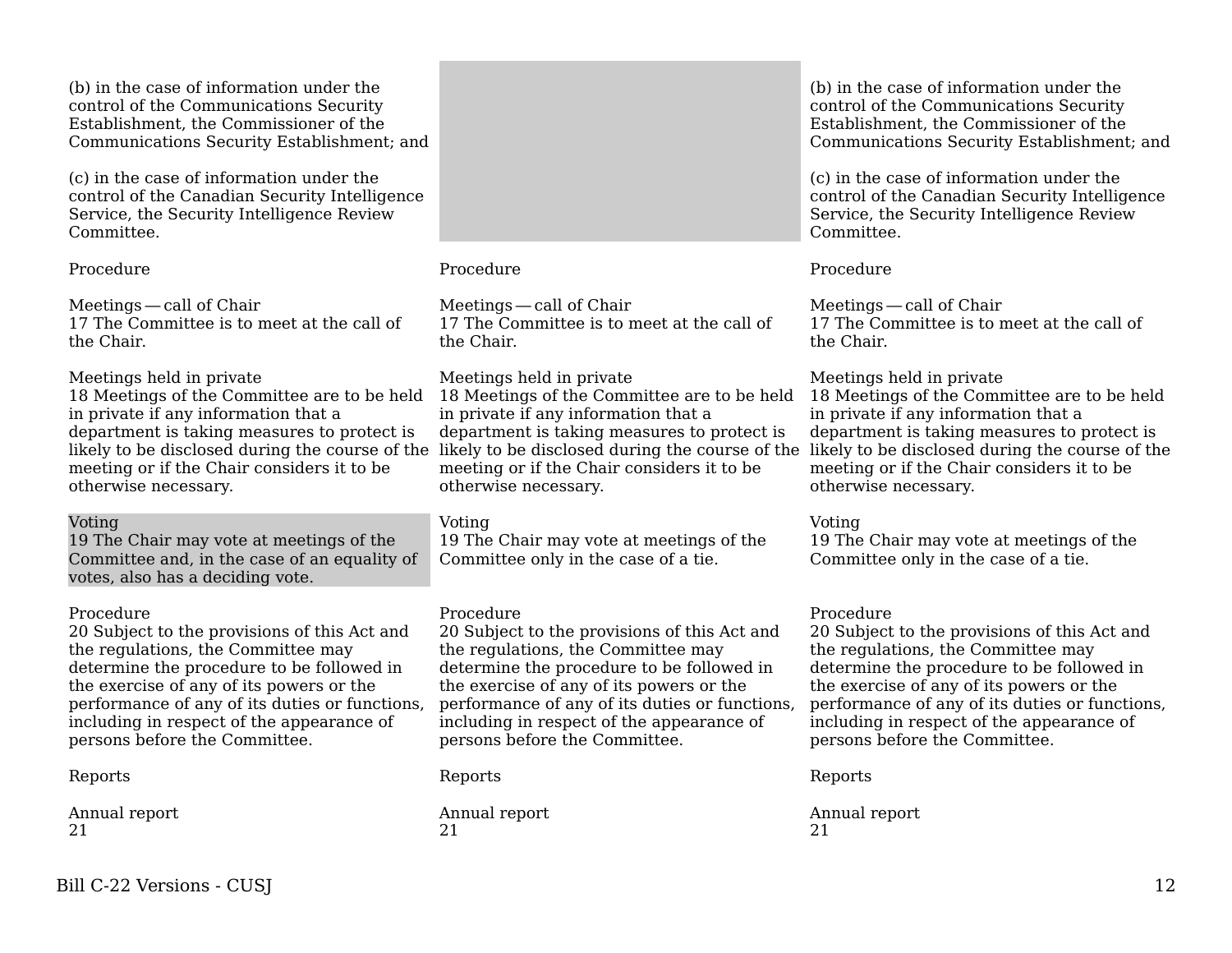| (1) Each year the Committee must submit to<br>the Prime Minister a report of the reviews it<br>conducted during the preceding year. The<br>report must contain the Committee's<br>findings, its recommendations, if any, and      | (1) Each year the Committee must submit to<br>the Prime Minister a report of the reviews it<br>conducted during the preceding year. The<br>report must contain                                                                    | (1) Each year the Committee must submit to<br>the Prime Minister a report of the reviews it<br>conducted during the preceding year. The<br>report must contain                                                                    |
|-----------------------------------------------------------------------------------------------------------------------------------------------------------------------------------------------------------------------------------|-----------------------------------------------------------------------------------------------------------------------------------------------------------------------------------------------------------------------------------|-----------------------------------------------------------------------------------------------------------------------------------------------------------------------------------------------------------------------------------|
| any summary referred to in subsection (3).                                                                                                                                                                                        | (a) the Committee's findings;                                                                                                                                                                                                     | (a) the Committee's findings;                                                                                                                                                                                                     |
|                                                                                                                                                                                                                                   | (b) its recommendations, if any;                                                                                                                                                                                                  | (b) its recommendations, if any;                                                                                                                                                                                                  |
|                                                                                                                                                                                                                                   | (c) any summary referred to in subsection<br>$(3)$ ; and                                                                                                                                                                          | (c) any summary referred to in subsection<br>$(3)$ ; and                                                                                                                                                                          |
|                                                                                                                                                                                                                                   | (d) the number of times in the preceding year<br>that an appropriate Minister                                                                                                                                                     | (d) the number of times in the preceding year<br>that an appropriate Minister                                                                                                                                                     |
|                                                                                                                                                                                                                                   | (i) determined that a review referred to in<br>paragraph $8(1)(b)$ would be injurious to<br>national security, and                                                                                                                | (i) determined that a review referred to in<br>paragraph $8(1)(b)$ would be injurious to<br>national security, and                                                                                                                |
|                                                                                                                                                                                                                                   | (ii) decided to refuse to provide information<br>under subsection $16(1)$ .                                                                                                                                                       | (ii) decided to refuse to provide information<br>under subsection $16(1)$ .                                                                                                                                                       |
| Special report<br>(2) If, in the Committee's opinion, a special<br>report on any matter related to its mandate<br>is necessary, it may, at any time, submit such<br>a report to the Prime Minister and the<br>minister concerned. | Special report<br>(2) If, in the Committee's opinion, a special<br>report on any matter related to its mandate<br>is necessary, it may, at any time, submit such<br>a report to the Prime Minister and the<br>minister concerned. | Special report<br>(2) If, in the Committee's opinion, a special<br>report on any matter related to its mandate<br>is necessary, it may, at any time, submit such<br>a report to the Prime Minister and the<br>minister concerned. |
| Summary of special report<br>(3) The Committee may prepare a summary<br>of a special report and, on submitting the<br>report, must notify the Prime Minister of its<br>intention to do so.                                        | Summary of special report<br>(3) The Committee may prepare a summary<br>of a special report and, on submitting the<br>report, must notify the Prime Minister of its<br>intention to do so.                                        | Summary of special report<br>(3) The Committee may prepare a summary<br>of a special report and, on submitting the<br>report, must notify the Prime Minister of its<br>intention to do so.                                        |
| Special report not to be tabled<br>(4) Subsection (5) does not apply to a special<br>report that is the subject of a notification<br>under subsection (3) and that report is not to<br>be laid before either House of Parliament. | Special report not to be tabled<br>(4) Subsection (5) does not apply to a special<br>report that is the subject of a notification<br>under subsection (3) and that report is not to<br>be laid before either House of Parliament. | Special report not to be tabled<br>(4) Subsection (5) does not apply to a special<br>report that is the subject of a notification<br>under subsection (3) and that report is not to<br>be laid before either House of Parliament. |
| Direction to submit revised report<br>(5) If, after consulting the Chair of the                                                                                                                                                   | Direction to submit revised report<br>(5) If, after consulting the Chair of the                                                                                                                                                   | Direction to submit revised report<br>(5) If, after consulting the Chair of the                                                                                                                                                   |
|                                                                                                                                                                                                                                   |                                                                                                                                                                                                                                   |                                                                                                                                                                                                                                   |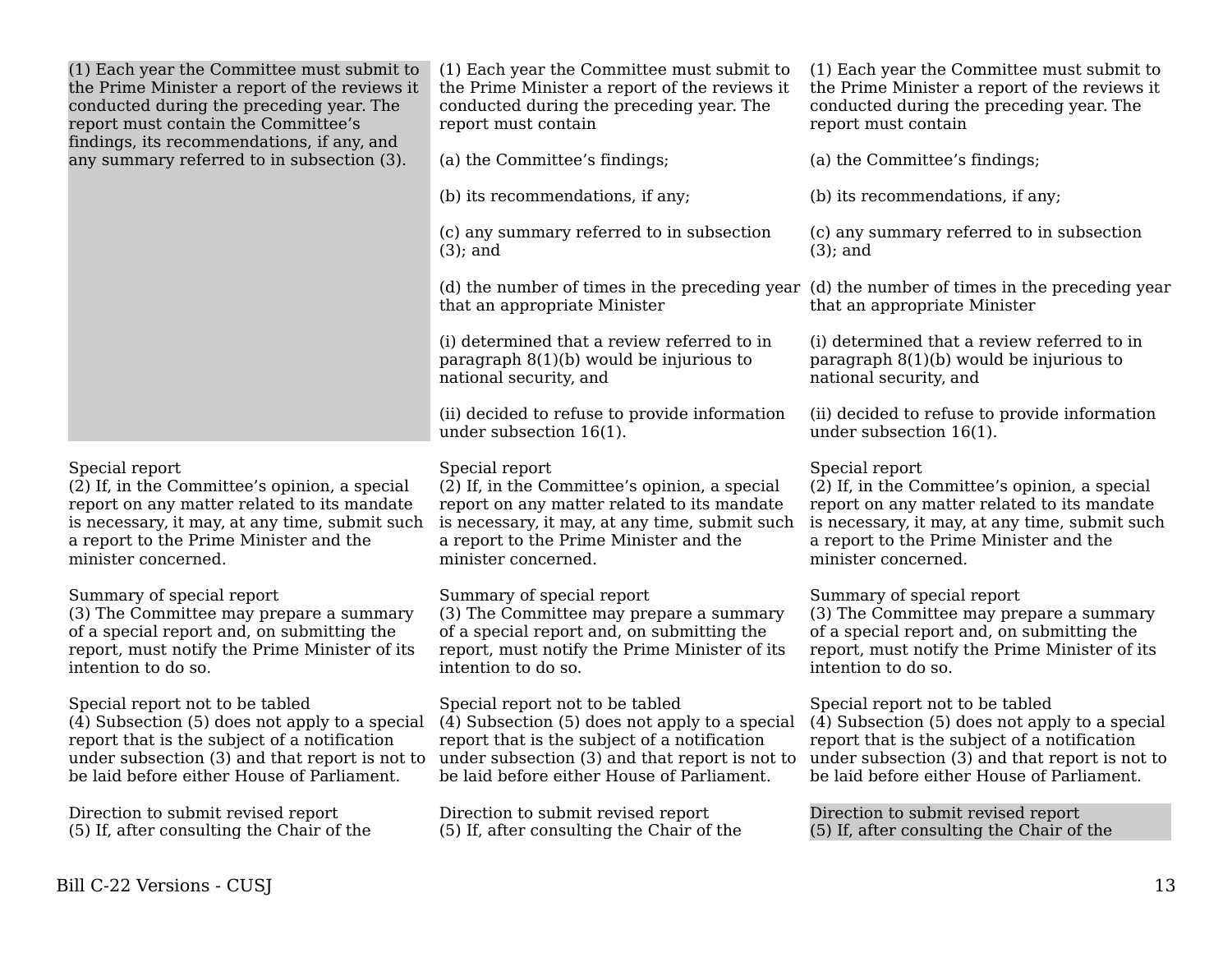Committee, the Prime Minister is of the opinion that information in an annual or special report is information the disclosure of which would be injurious to national security. national defence or international relations or is information that is protected by litigation privilege or solicitor-client privilege or, in civil law, by immunity from disclosure or the professional secrecy of advocates and notaries, the Prime Minister may direct the Committee to submit to the Prime Minister a revised version of the annual or special

#### Tabling

(6) Subject to subsection (4), the Prime Minister must cause to be laid before each House of Parliament, on any of the first 45 days on which that House is sitting after a report is submitted under subsection (1) or (2), a copy of the report or, if the Committee was directed to submit a revised version, a copy of the revised version.

report that does not contain that information. report that does not contain that information. report that does not contain that information. Committee, the Prime Minister is of the opinion that information in an annual or special report is information the disclosure of which would be injurious to national security. national defence or international relations or is information that is protected by litigation privilege or solicitor-client privilege or, in civil law, by immunity from disclosure or the professional secrecy of advocates and notaries, the Prime Minister may direct the Committee to submit to the Prime Minister a revised version of the annual or special

#### Revised version of report

(5.1) If the Committee is directed by the Prime Minister to submit a revised version, the revised version must be clearly identified as a revised version and must indicate the extent of, and the reasons for, the revisions.

#### Tabling

(6) Subject to subsection (4), the Prime Minister must cause to be laid before each House of Parliament, on any of the first 30 days on which that House is sitting after a report is submitted under subsection (1) or (2), a copy of the report or, if the Committee was directed to submit a revised version, a copy of the revised version.

#### Referral

(7) After it is tabled, the annual or special report stands referred to

(a) the Standing Committee on National Security and Defence of the Senate or, if there is not a Standing Committee on National Security and Defence, the appropriate committee of the Senate, as determined by its rules; and

(b) the Standing Committee on Public Safety (b) the Standing Committee on Public Safety

Committee, the Prime Minister is of the opinion that information in an annual or special report is information the disclosure of which would be injurious to national security. national defence or international relations or is information that is protected by litigation privilege or by solicitor-client privilege or the

professional secrecy of advocates and notaries, the Prime Minister may direct the Committee to submit to the Prime Minister a revised version of the annual or special

#### Revised version of report

(5.1) If the Committee is directed by the Prime Minister to submit a revised version, the revised version must be clearly identified as a revised version and must indicate the extent of, and the reasons for, the revisions.

#### Tabling

(6) Subject to subsection (4), the Prime Minister must cause to be laid before each House of Parliament, on any of the first 30 days on which that House is sitting after a report is submitted under subsection (1) or (2), a copy of the report or, if the Committee was directed to submit a revised version, a copy of the revised version.

## Referral

(7) After it is tabled, the annual or special report stands referred to

(a) the Standing Committee on National Security and Defence of the Senate or, if there is not a Standing Committee on National Security and Defence, the appropriate committee of the Senate, as determined by its rules; and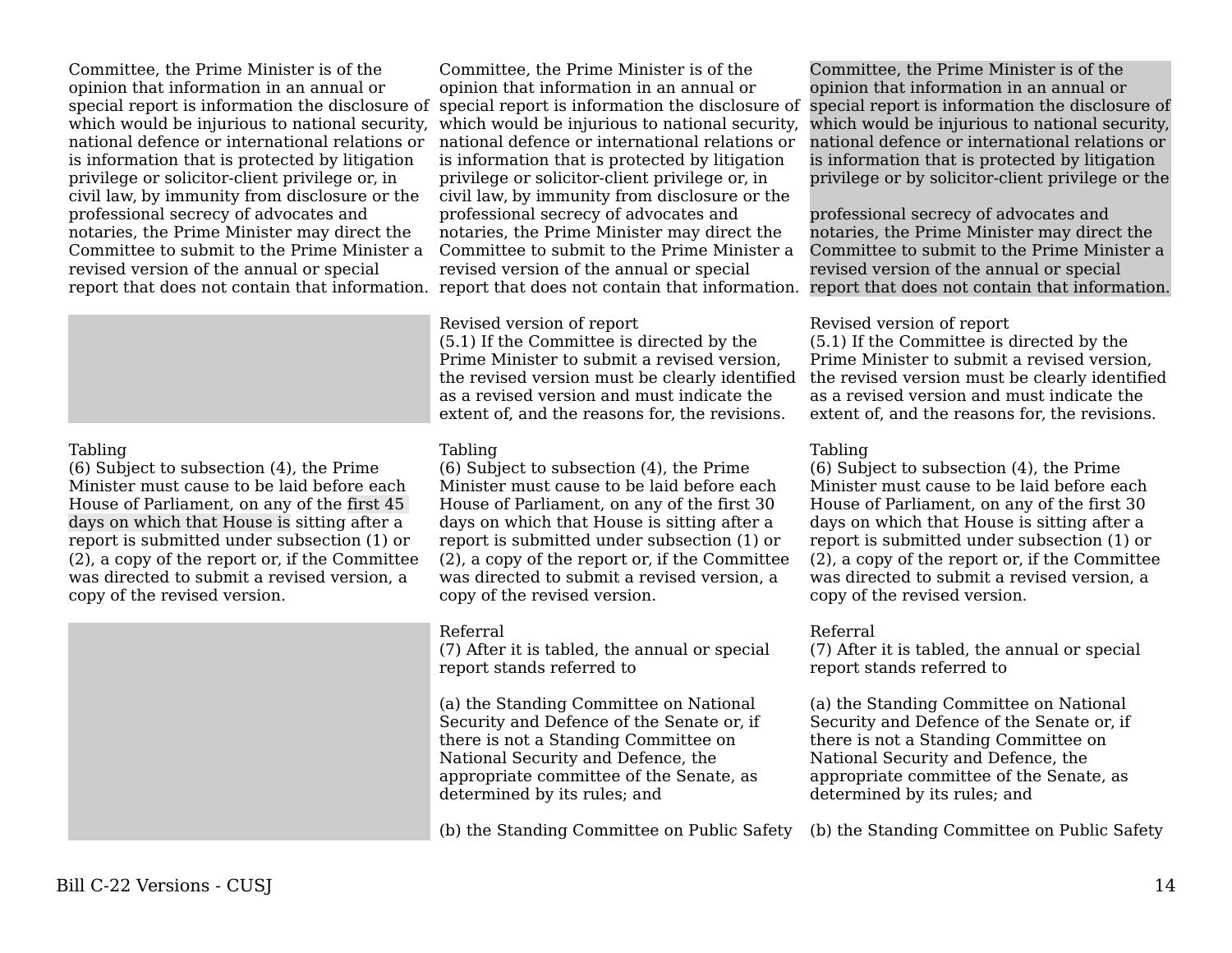| and National Security of the House of      |
|--------------------------------------------|
| Commons or, if there is not a Standing     |
| Committee on Public Safety and National    |
| Security, the appropriate committee of the |
| House of Commons, as determined by its     |
| rules.                                     |

Provision of information to Committee

(1) Despite any provision of any other Act of Parliament — including section 45.47 of the     Royal Canadian Mounted Police Act — but     subject to subsection (2), a review body may provide to the Committee information that is under its control and that is related to the fulfilment of the Committee's mandate.

(2) The review body must not provide to the

(a) information that is referred to in section

(b) information that is the subject of a

Provision of information to review bodies

(a) to the Civilian Review and Complaints

that is created by the Committee from information obtained from — the Royal     Canadian Mounted Police and that is related

to the fulfilment of that review body's

(b) to the Commissioner of the

body under subsection 16(3).

23 The Committee may provide,

Review Bodies

Exceptions

Committee

14; or

mandate;

22

Review Bodies

Provision of information to Committee 22

(1) Despite any provision of any other Act of Parliament — including section 45.47 of the     Royal Canadian Mounted Police Act — but     subject to subsection (2), a review body may provide to the Committee information that is under its control and that is related to the fulfilment of the Committee's mandate.

Exceptions

(2) The review body must not provide to the Committee

(a) information that is referred to in section 14; or

(b) information that is the subject of a decision that has been provided to the review body under subsection 16(3).

Provision of information to review bodies 23 The Committee may provide,

(a) to the Civilian Review and Complaints Commission for the Royal Canadian Mounted Commission for the Royal Canadian Mounted Commission for the Royal Canadian Mounted Police, information that is obtained from—or Police, information that is obtained from—or Police, information that is obtained from—or that is created by the Committee from information obtained from — the Royal     Canadian Mounted Police and that is related to the fulfilment of that review body's mandate;

(b) to the Commissioner of the

House of Commons, as determined by its rules. Review Bodies

> Provision of information to Committee 22

and National Security of the House of Commons or, if there is not a Standing Committee on Public Safety and National Security, the appropriate committee of the

(1) Despite any provision of any other Act of Parliament — including section 45.47 of the     Royal Canadian Mounted Police Act — but     subject to subsection (2), a review body may provide to the Committee information that is under its control and that is related to the fulfilment of the Committee's mandate.

### Exceptions

(2) The review body must not provide to the Committee

(a) information that is referred to in section 14; or

decision that has been provided to the review decision that has been provided to the review (b) information that is the subject of a body under subsection 16 (3).

> Provision of information to review bodies 23 The Committee may provide,

(a) to the Civilian Review and Complaints that is created by the Committee from information obtained from — the Royal     Canadian Mounted Police and that is related to the fulfilment of that review body's mandate;

(b) to the Commissioner of the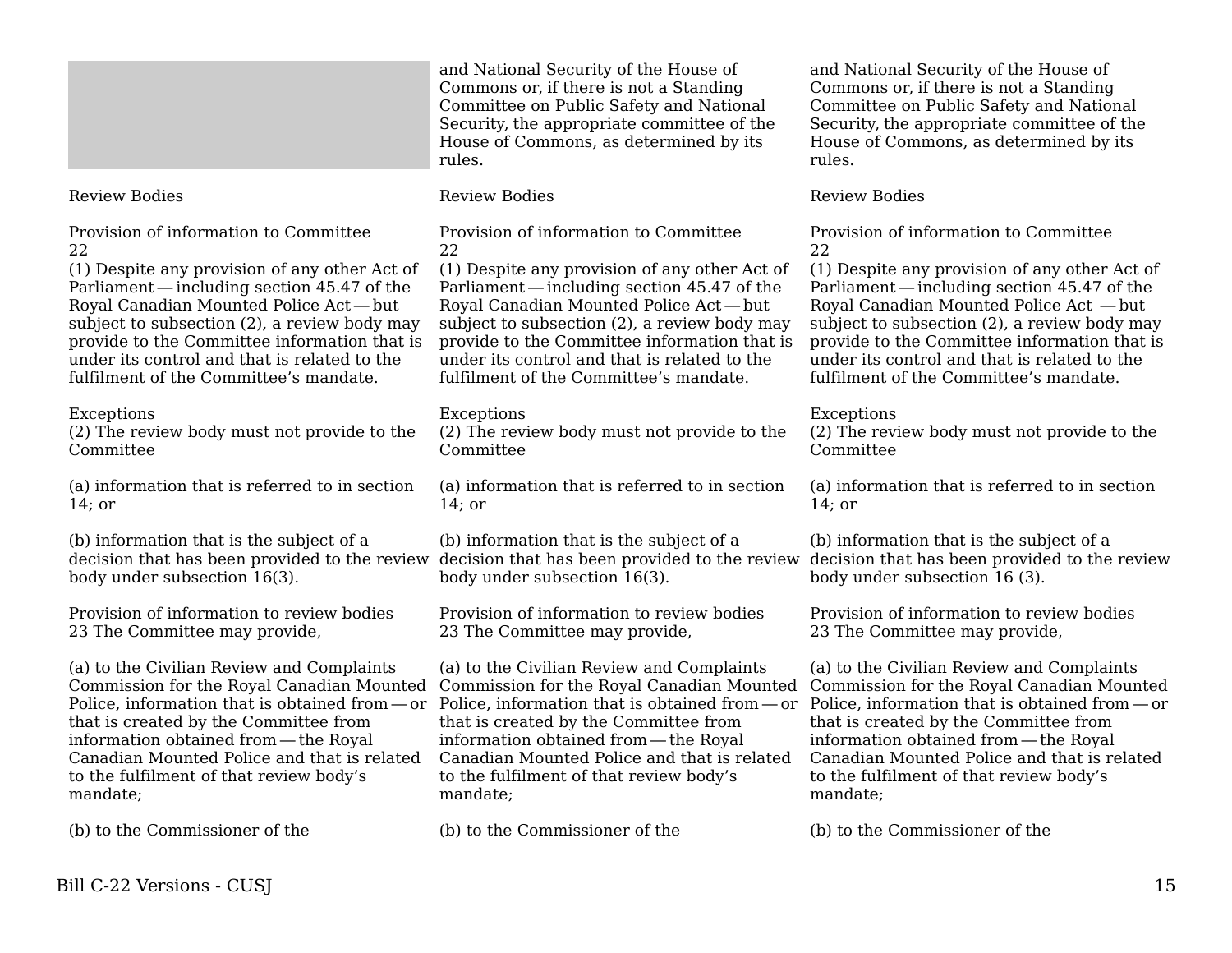Communications Security Establishment, information that is obtained from — or that is     created by the Committee from information obtained from — the Communications     Security Establishment and that is related to the fulfilment of that review body's mandate; or

(c) to the Security Intelligence Review Committee, information that is obtained from — or that is created by the Committee     from information obtained from — the     Canadian Security Intelligence Service and that is related to the fulfilment of that review body's mandate.

#### Secretariat

Secretariat established 24 (1) The Secretariat of the National Security and Intelligence Committee of Parliamentarians is established.

#### Role

in fulfilling its mandate.

#### **Office**

(3) The head office of the Secretariat is to be in the National Capital Region as described in the schedule to the National Capital Act.

#### Executive director

25

Secretariat, who is to be appointed by the Governor in Council to hold office during pleasure for a term of up to five years. The executive director is eligible to be reappointed on the expiry of a first or subsequent term of office.

Communications Security Establishment, created by the Committee from information obtained from — the Communications     Security Establishment and that is related to the fulfilment of that review body's mandate; or

(c) to the Security Intelligence Review Committee, information that is obtained from — or that is created by the Committee     from information obtained from — the     Canadian Security Intelligence Service and that is related to the fulfilment of that review that is related to the fulfilment of that review body's mandate.

#### Secretariat

Secretariat established  $24$ (1) The Secretariat of the National Security and Intelligence Committee of Parliamentarians is established.

#### Role

in fulfilling its mandate.

#### **Office**

(3) The head office of the Secretariat is to be in the National Capital Region as described in the schedule to the National Capital Act.

# Executive director

25

Secretariat, who is to be appointed by the Governor in Council to hold office during pleasure for a term of up to five years. The executive director is eligible to be reappointed on the expiry of a first or subsequent term of office.

information that is obtained from — or that is     information that is obtained from — or that is     Communications Security Establishment, created by the Committee from information obtained from — the Communications     Security Establishment and that is related to the fulfilment of that review body's mandate; or

> (c) to the Security Intelligence Review Committee, information that is obtained from — or that is created by the Committee     from information obtained from — the     Canadian Security Intelligence Service and body's mandate.

#### Secretariat

Secretariat established  $24$ (1) The Secretariat of the National Security and Intelligence Committee of Parliamentarians is established.

#### Role

(2) The Secretariat is to assist the Committee (2) The Secretariat is to assist the Committee (2) The Secretariat is to assist the Committee in fulfilling its mandate.

#### **Office**

(3) The head office of the Secretariat is to be in the National Capital Region as described in the schedule to the National Capital Act.

#### Executive director 25

(1) There is to be an executive director of the (1) There is to be an executive director of the (1) There is to be an executive director of the Secretariat, who is to be appointed by the Governor in Council to hold office during pleasure for a term of up to five years. The executive director is eligible to be reappointed on the expiry of a first or subsequent term of office.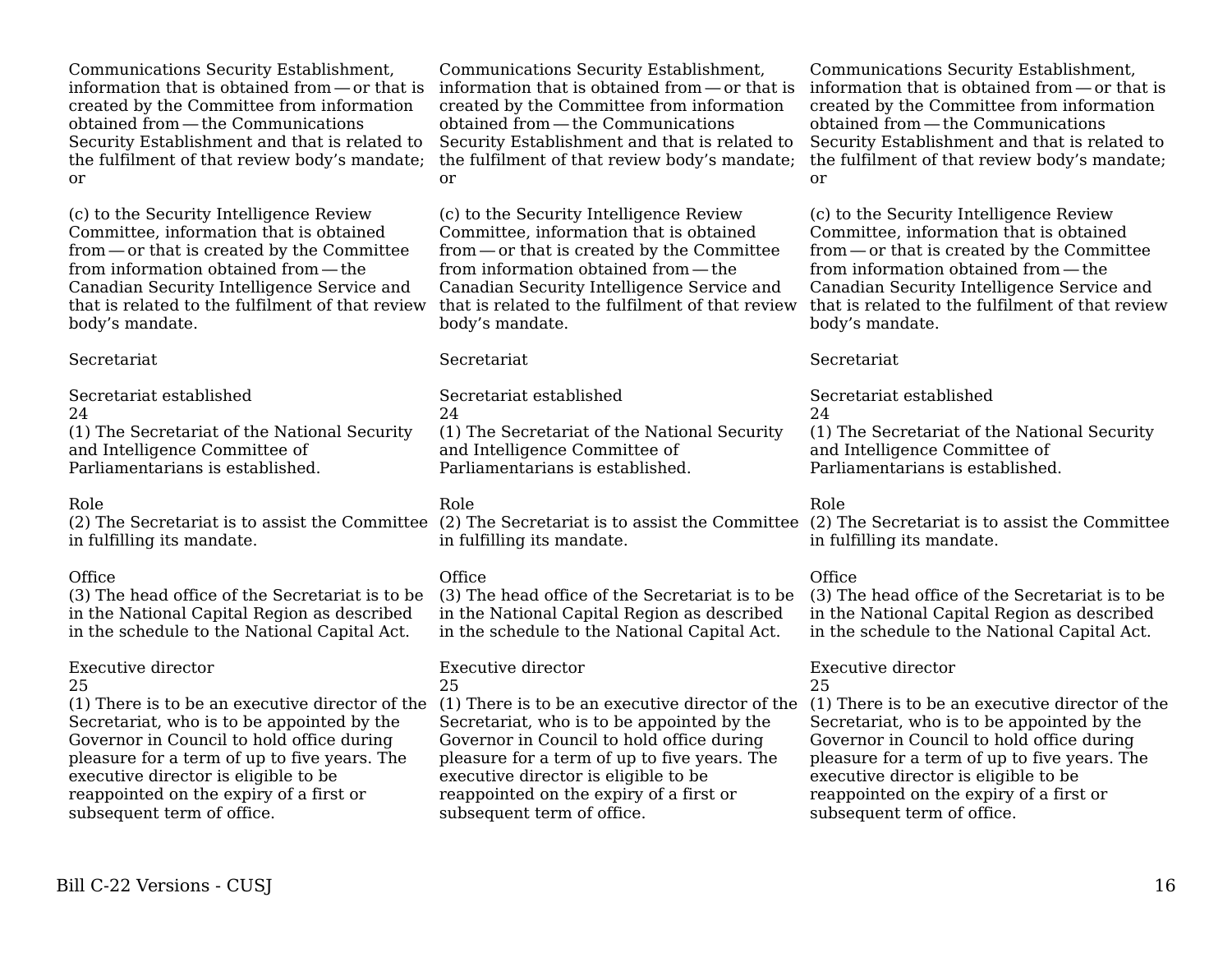### Deputy head

(2) The executive director has the rank and all the powers of a deputy head of a department.

#### Absence or incapacity

26 If the executive director is absent or incapacitated or the office of executive director is vacant, the Minister designated under section 3 may designate another person to act as executive director, but a person must not be so designated for more than 90 days without the Governor in Council's approval.

#### Remuneration and expenses 27

(1) The executive director is to be paid the Council and is entitled to be paid reasonable travel and living expenses incurred in the exercise of their powers or the performance of their duties or functions while absent from their ordinary place of work.

#### Compensation

(2) The executive director is deemed to be a person employed in the public service for the purposes of the Public Service Superannuation Act and to be employed in the federal public administration for the purposes of the Government Employees Compensation Act and any regulations made under section 9 of the Aeronautics Act.

#### Chief executive officer

28 The executive director is the chief executive officer of the Secretariat and has the control and management of the

## Contracts, etc.

29 The executive director may enter into

#### Deputy head

(2) The executive director has the rank and all the powers of a deputy head of a department.

#### Absence or incapacity

26 If the executive director is absent or incapacitated or the office of executive director is vacant, the Minister designated under section 3 may designate another person to act as executive director, but a person must not be so designated for more than 90 days without the Governor in Council's approval.

#### Remuneration and expenses 27

remuneration that is fixed by the Governor in remuneration that is fixed by the Governor in remuneration that is fixed by the Governor in (1) The executive director is to be paid the Council and is entitled to be paid reasonable travel and living expenses incurred in the exercise of their powers or the perform-ance of their duties or functions while absent from of their duties or functions while absent from their ordinary place of work.

## Compensation

(2) The executive director is deemed to be a person employed in the public service for the person employed in the public service for the purposes of the Public Service Superannuation Act and to be employed in the federal public administration for the purposes of the Government Employees Compensation Act and any regulations made under section 9 of the Aeronautics Act.

#### Chief executive officer

Secretariat and all matters connected with it. Secretariat and all matters connected with it. Secretariat and all matters connected with it. 28 The executive director is the chief executive officer of the Secretariat and has the control and management of the

#### Contracts, etc. 29 The executive director may enter into

#### Deputy head

(2) The executive director has the rank and all the powers of a deputy head of a department.

#### Absence or incapacity

26 If the executive director is absent or incapacitated or the office of executive director is vacant, the Minister designated under section 3 may designate another person to act as executive director, but a person must not be so designated for more than 90 days without the Governor in Council's approval.

#### Remuneration and expenses 27

(1) The executive director is to be paid the Council and is entitled to be paid reasonable travel and living expenses incurred in the exercise of their powers or the perform ance their ordinary place of work.

## Compensation

(2) The executive director is deemed to be a purposes of the Public Service Superannuation Act and to be employed in the federal public administration for the purposes of the Government Employees Compensation Act and any regulations made under section 9 of the Aeronautics Act.

## Chief executive officer

28 The executive director is the chief executive officer of the Secretariat and has the control and management of the

## Contracts, etc.

29 The executive director may enter into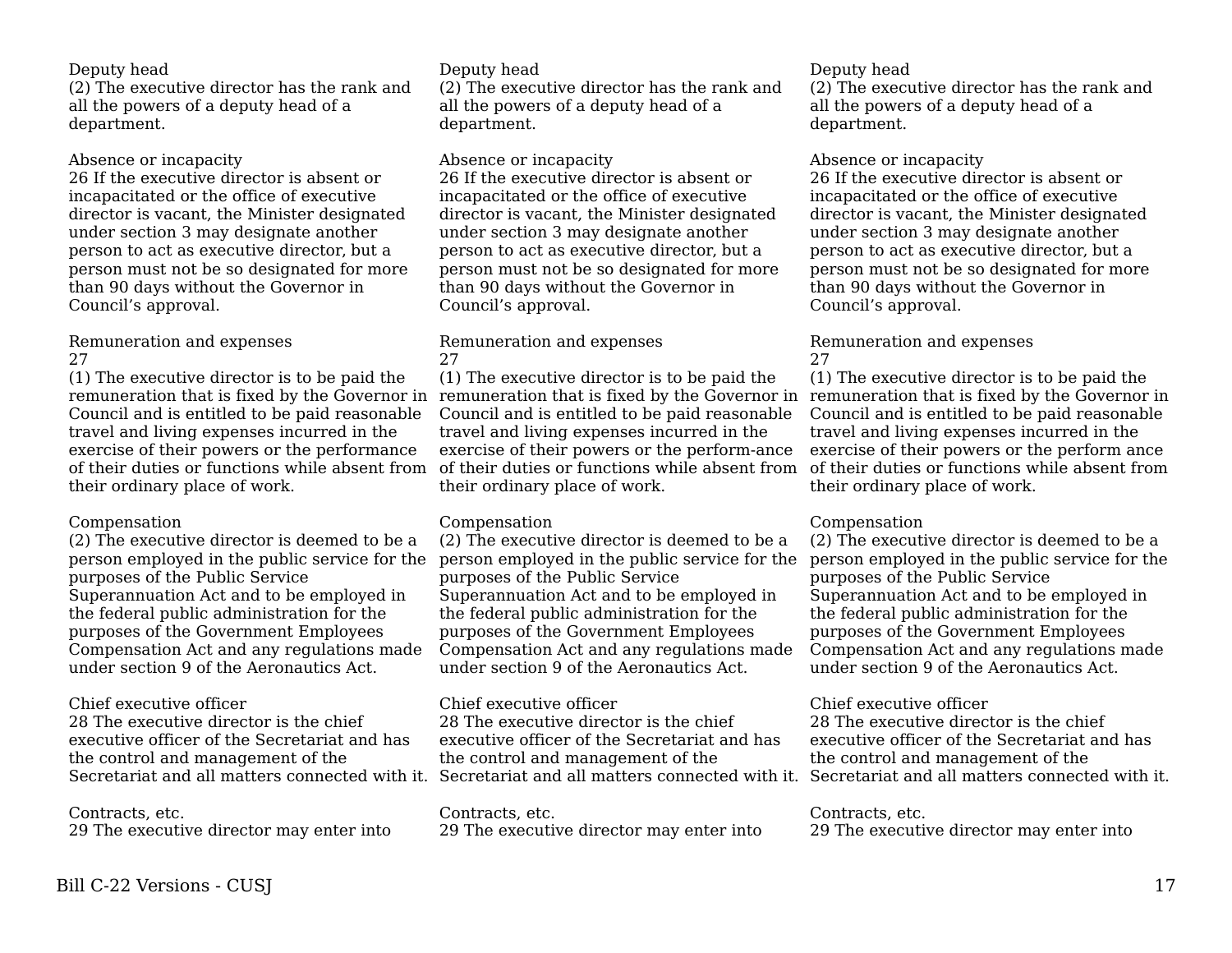contracts, memoranda of understanding or other arrangements, including contracts to engage the services of legal counsel or other persons having professional, technical or specialized knowledge to advise or assist the Committee or any of its members.

#### Employees

30 The employees of the Secretariat are to be appointed in accordance with the Public Service Employment Act.

## General Provisions

### Final decision

31

(1) The appropriate Minister's determination that a review referred to in paragraph 8(b) would be injurious to national security or the appropriate Minister's decision to refuse to provide information under subsection 16(1) is final.

## Committee's response

(2) If the Committee is dissatisfied with the determination or the decision, the Committee is not to bring the matter before the courts, but it may note its dissatisfaction in a report referred to in section 21.



Expenses — appearance before Committee     32 Subject to the regulations, a person is entitled to be paid reasonable travel and living expenses incurred as a result of their

contracts, memoranda of understanding or other arrangements, including contracts to engage the services of legal counsel or other persons having professional, technical or specialized knowledge to advise or assist the Committee or any of its members.

## Employees

30 The employees of the Secretariat are to be appointed in accordance with the Public Service Employment Act.

## General Provisions

#### Final decision 31

(1) The appropriate Minister's determination (1) The appropriate Minister's determination would be injurious to national security or the appropriate Minister's decision to refuse to provide information under subsection 16(1) is final.

## Committee's response

(2) If the Committee is dissatisfied with the is not to bring the matter before the courts, but it may note its dissatisfaction in a report referred to in section 21.

## Compliance of activity

31.1 The Committee must inform the appropriate Minister and the Attorney General of Canada of any activity that is carried out by a department and is related to national security or intelligence and that, in the Committee's opinion, may not be in compliance with the law.

Expenses — appearance before Committee     32 Subject to the regulations, a person is entitled to be paid reasonable travel and living expenses incurred as a result of their

contracts, memoranda of understanding or other arrangements, including contracts to engage the services of legal counsel or other persons having professional, technical or specialized knowledge to advise or assist the Committee or any of its members.

## Employees

30 The employees of the Secretariat are to be appointed in accordance with the Public Service Employment Act.

## General Provisions

#### Final decision 31

that a review referred to in paragraph 8(1)(b) that a review referred to in paragraph 8(1)(b) would be injurious to national security or the appropriate Minister's decision to refuse to provide information under subsection 16(1) is final.

## Committee's response

determination or the decision, the Committee determination or the decision, the Committee (2) If the Committee is dissatisfied with the is not to bring the matter before the courts, but it may note its dissatisfaction in a report referred to in section 21.

## Compliance of activity

31.1 The Committee must inform the appropriate Minister and the Attorney General of Canada of any activity that is carried out by a department and is related to national security or intelligence and that, in the Committee's opinion, may not be in compliance with the law.

Expenses — appearance before Committee     32 Subject to the regulations, a person is entitled to be paid reasonable travel and living expenses incurred as a result of their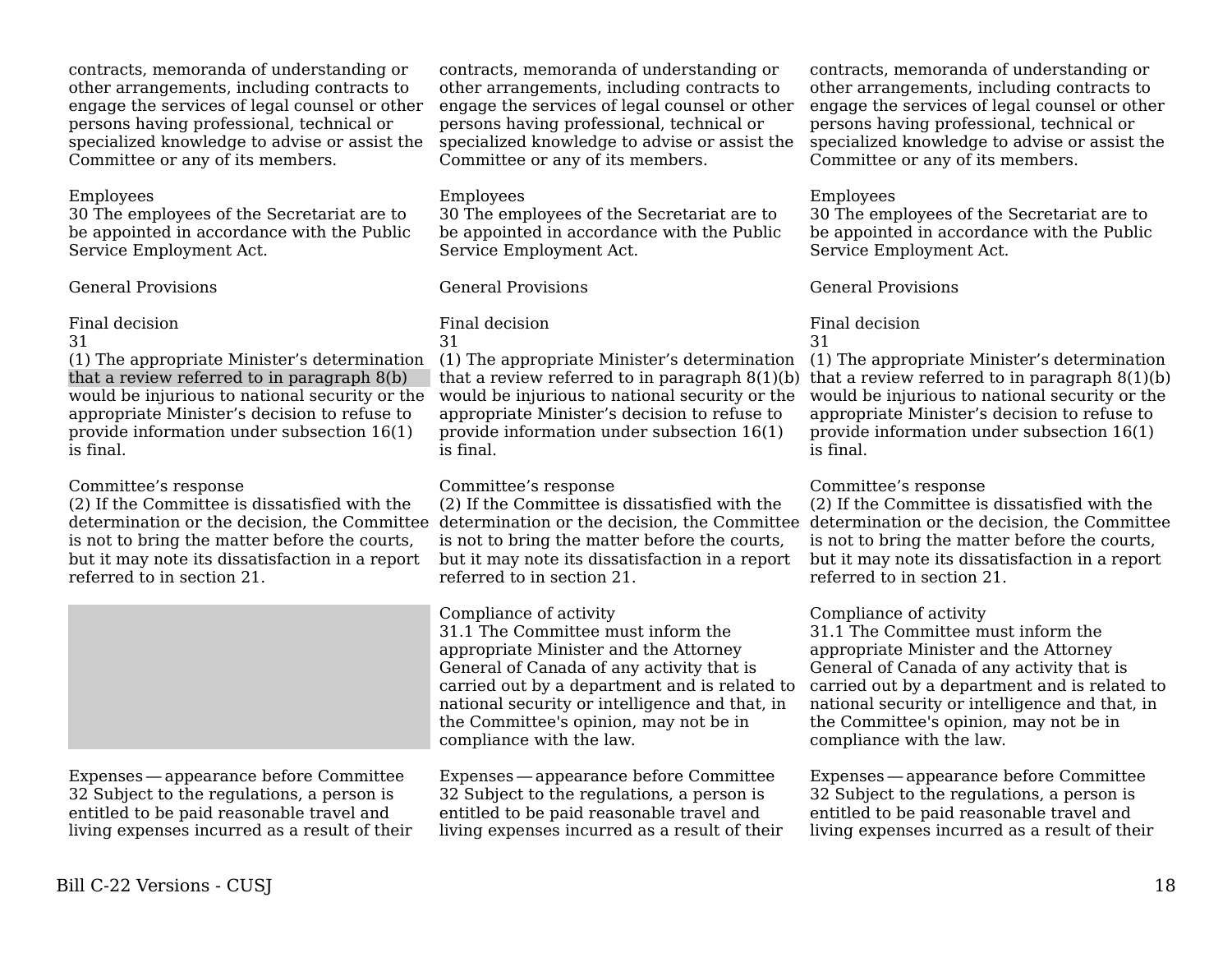appearance before the Committee.

**Regulations** 33 The Governor in Council may make regulations

(a) respecting the procedures and practices for the secure handling, storage, transportation, transmission and destruction of information or documents provided to or created by the Committee;

(b) respecting the procedure to be followed by the Committee in the exercise of any of its powers or the performance of any of its duties or functions;

(c) respecting the expenses referred to in section 32; and

(d) generally for carrying out the purposes and provisions of this Act.

Review of Act after five years 34 Five years after the day on which this Act comes into force, a comprehensive review of the provisions and operation of the Act is to be undertaken by the committee of the Senate, of the House of Commons or of both Houses of Parliament that is designated or established by the Senate or the House of Commons, or by both Houses of Parliament, as the case may be, for that purpose.

| <b>Consequential Amendments</b>             | <b>Consequential Amendments</b>                                                                                                                                                  | <b>Consequential Amendments</b>             |
|---------------------------------------------|----------------------------------------------------------------------------------------------------------------------------------------------------------------------------------|---------------------------------------------|
| R.S., c. A-1                                | R.S., c. A-1                                                                                                                                                                     | R.S., c. A-1                                |
| Access to Information Act                   | Access to Information Act                                                                                                                                                        | Access to Information Act                   |
| by adding the following after section 16.5. | 35 The Access to Information Act is amended 35 The Access to Information Act is amended 35 The Access to Information Act is ameno<br>by adding the following after section 16.5. | by adding the following after section 16.5. |

appearance before the Committee.

**Regulations** 33 The Governor in Council may make regulations

(a) respecting the procedures and practices for the secure handling, storage, transportation, transmission and destruction of information or documents provided to or created by the Committee;

(b) respecting the procedure to be followed by the Committee in the exercise of any of its by the Committee in the exercise of any of its powers or the performance of any of its duties or functions;

(c) respecting the expenses referred to in section 32; and

(d) generally for carrying out the purposes and provisions of this Act.

Review of Act after five years 34 Five years after the day on which this Act comes into force, a comprehensive review of the provisions and operation of the Act is to be undertaken by the committee of the Senate, of the House of Commons or of both Houses of Parliament that is designated or established by the Senate or the House of Commons, or by both Houses of Parliament, as the case may be, for that purpose.

appearance before the Committee.

Regulations 33 The Governor in Council may make regulations

(a) respecting the procedures and practices for the secure handling, storage, transportation, transmission and destruction of information or documents provided to or created by the Committee;

(b) respecting the procedure to be followed powers or the performance of any of its duties or functions;

(c) respecting the expenses referred to in section 32; and

(d) generally for carrying out the purposes and provisions of this Act.

Review of Act after five years 34 Five years after the day on which this Act comes into force, a comprehensive review of the provisions and operation of the Act is to be undertaken by the committee of the Senate, of the House of Commons or of both Houses of Parliament that is designated or established by the Senate or the House of Commons, or by both Houses of Parliament, as the case may be, for that purpose.

ormation Act is amended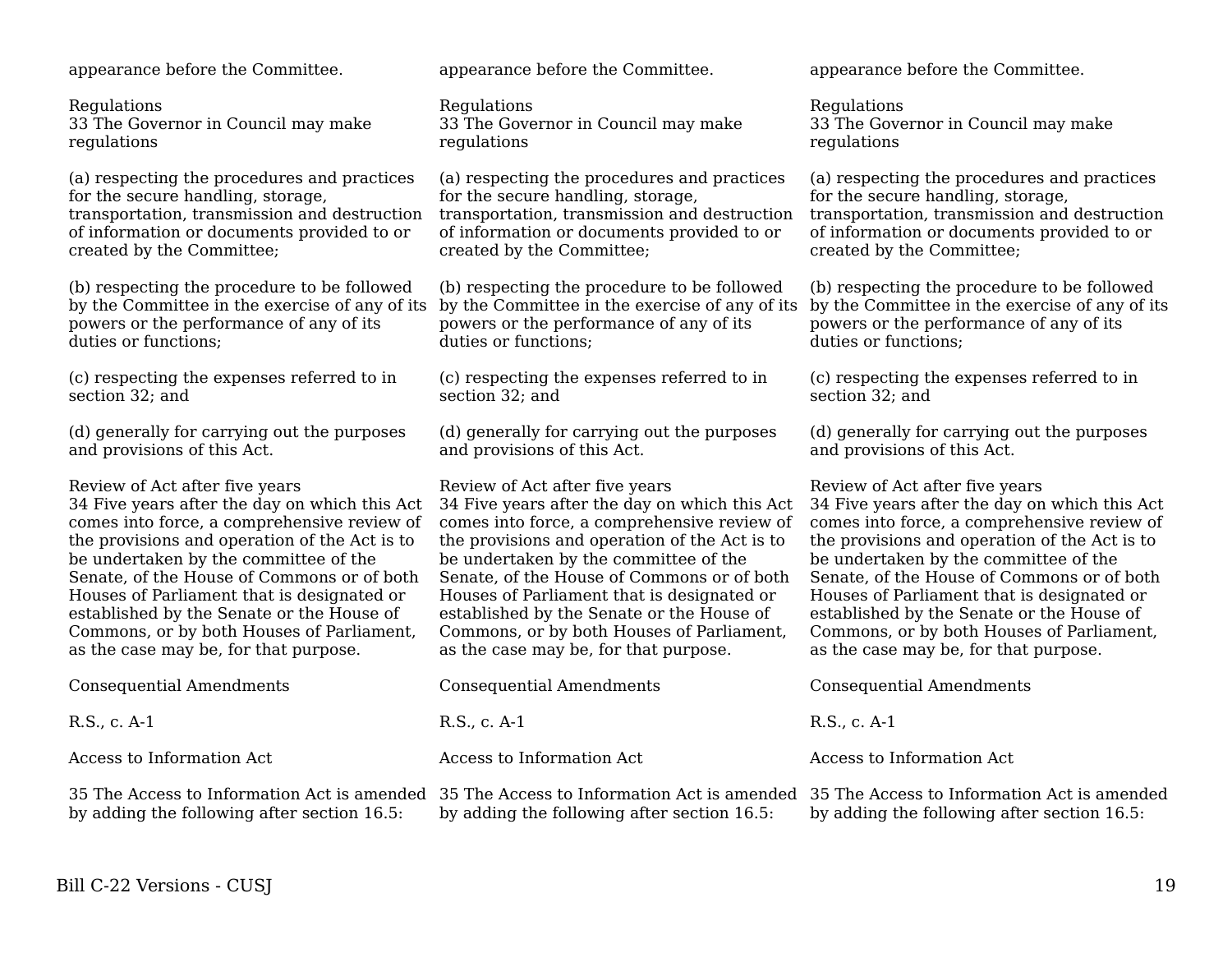Secretariat of National Security and Intelligence Committee of Parliamentarians 16.6 The Secretariat of the National Security and Intelligence Committee of Parliamentarians shall refuse to disclose any record requested under this Act that contains information obtained or created by it or on its behalf in the course of assisting the National Security and Intelligence Committee of Parliamentarians in fulfilling its mandate.

Intelligence Committee of Parliamentarians 16.6 The Secretariat of the National Security and Intelligence Committee of Parliamentarians shall refuse to disclose any record requested under this Act that contains record requested under this Act that contains information obtained or created by it or on its behalf in the course of assisting the National Security and Intelligence Committee of Parliamentarians in fulfilling its mandate.

Secretariat of National Security and

Secretariat of National Security and Intelligence Committee of Parliamentarians 16.6 The Secretariat of the National Security and Intelligence Committee of Parliamentarians shall refuse to disclose any information obtained or created by it or on its behalf in the course of assisting the National Security and Intelligence Committee of Parliamentarians in fulfilling its mandate.

Access to Information Act

Clause 35: New.

36 Schedule I to the Act is amended by adding the following in alphabetical order under the heading "Other Government Institutions":

Secretariat of the National Security and Intelligence Committee of Parliamentarians Secrétariat du Comité des parlementaires sur la sécurité nationale et le renseignement

R.S., c. F-11

Financial Administration Act

37 Schedule I.1 to the Financial Administration Act is amended by adding, in alphabetical order in column I, a reference to

Secretariat of the National Security and Intelligence Committee of Parliamentarians Secrétariat du Comité des parlementaires sur la sécurité nationale et le renseignement

and a corresponding reference in column II to "Leader of the Government in the House of Commons".

36 Schedule I to the Act is amended by adding the following in alphabetical order under the heading "Other Government Institutions":

Secretariat of the National Security and Intelligence Committee of Parliamentarians Secrétariat du Comité des parlementaires sur la sécurité nationale et le renseignement

R.S., c. F-11

Financial Administration Act

37 Schedule I.1 to the Financial Administration Act is amended by adding, in

Secretariat of the National Security and Intelligence Committee of Parliamentarians Secrétariat du Comité des parlementaires sur la sécurité nationale et le renseignement

and a corresponding reference in column II to "Leader of the Government in the House of Commons".

36 Schedule I to the Act is amended by adding the following in alphabetical order under the heading "Other Government Institutions":

Secretariat of the National Security and Intelligence Committee of Parliamentarians Secrétariat du Comité des parlementaires sur la sécurité nationale et le renseignement

R.S., c. F-11

Financial Administration Act

alphabetical order in column I, a reference to alphabetical order in column I, a reference to 37 Schedule I.1 to the Financial Administration Act is amended by adding, in

> Secretariat of the National Security and Intelligence Committee of Parliamentarians Secrétariat du Comité des parlementaires sur la sécurité nationale et le renseignement

and a corresponding reference in column II to "Leader of the Government in the House of Commons".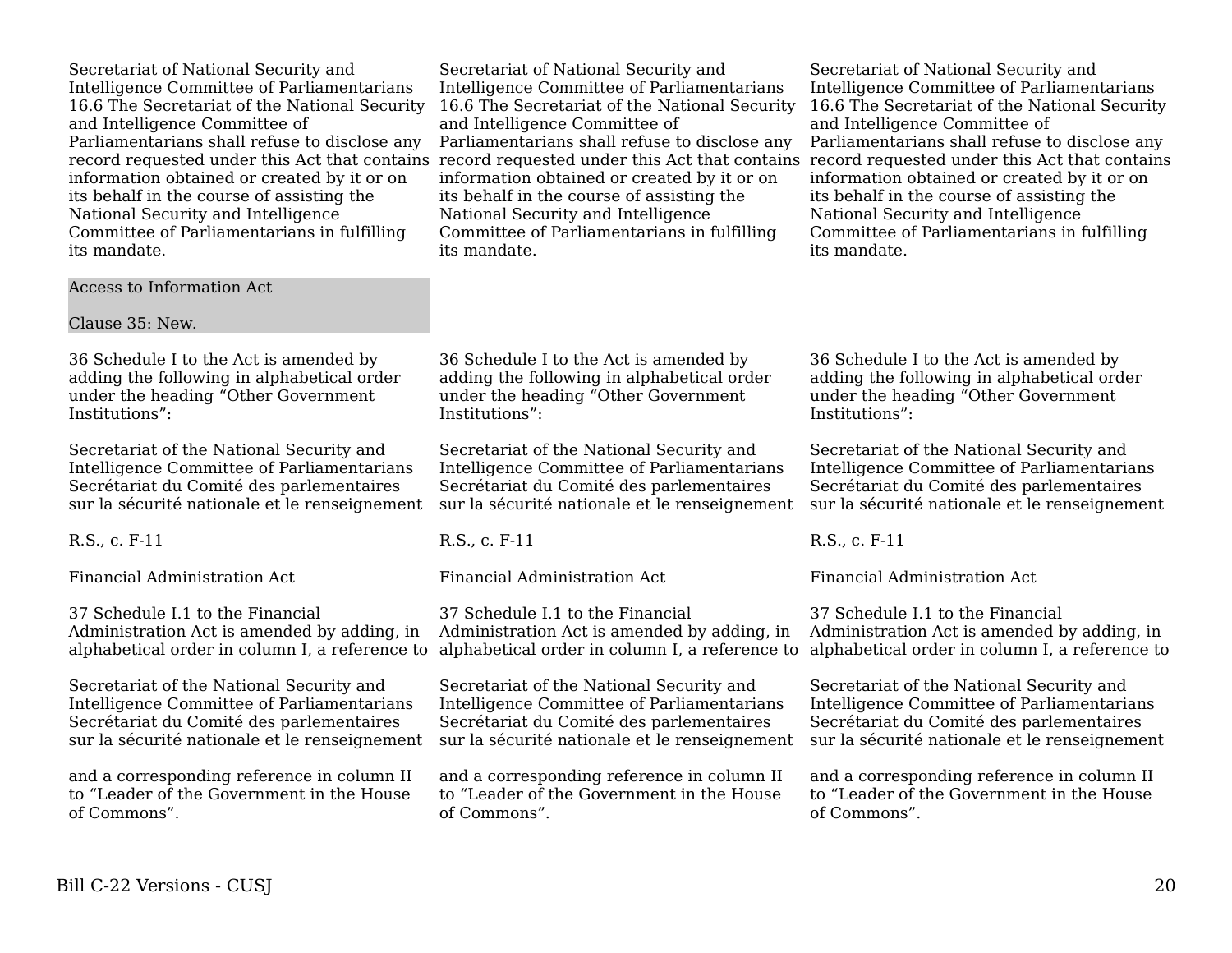| 38 Schedule IV to the Act is amended by         | 38 Schedule IV to the Act is amended by         | 38 Schedule IV to the Act is amended by         |
|-------------------------------------------------|-------------------------------------------------|-------------------------------------------------|
| adding the following in alphabetical order:     | adding the following in alphabetical order:     | adding the following in alphabetical order:     |
| Secretariat of the National Security and        | Secretariat of the National Security and        | Secretariat of the National Security and        |
| Intelligence Committee of Parliamentarians      | Intelligence Committee of Parliamentarians      | Intelligence Committee of Parliamentarians      |
| Secrétariat du Comité des parlementaires        | Secrétariat du Comité des parlementaires        | Secrétariat du Comité des parlementaires        |
| sur la sécurité nationale et le renseignement   | sur la sécurité nationale et le renseignement   | sur la sécurité nationale et le renseignement   |
| 39 Part III of Schedule VI to the Act is        | 39 Part III of Schedule VI to the Act is        | 39 Part III of Schedule VI to the Act is        |
| amended by adding, in alphabetical order in     | amended by adding, in alphabetical order in     | amended by adding, in alphabetical order in     |
| column I, a reference to                        | column I, a reference to                        | column I, a reference to                        |
| Secretariat of the National Security and        | Secretariat of the National Security and        | Secretariat of the National Security and        |
| Intelligence Committee of Parliamentarians      | Intelligence Committee of Parliamentarians      | Intelligence Committee of Parliamentarians      |
| Secrétariat du Comité des parlementaires        | Secrétariat du Comité des parlementaires        | Secrétariat du Comité des parlementaires        |
| sur la sécurité nationale et le renseignement   | sur la sécurité nationale et le renseignement   | sur la sécurité nationale et le renseignement   |
| and a corresponding reference in column II      | and a corresponding reference in column II      | and a corresponding reference in column II      |
| to "Executive Director".                        | to "Executive Director".                        | to "Executive Director".                        |
| R.S., c. O-5; 2001, c. 41, s. 25                | R.S., c. O-5; 2001, c. 41, s. 25                | R.S., c. O-5; 2001, c. 41, s. 25                |
|                                                 |                                                 |                                                 |
| Security of Information Act                     | Security of Information Act                     | Security of Information Act                     |
| 2001, c. 41, s. 29; 2003, c. 22, par. 224(z.76) | 2001, c. 41, s. 29; 2003, c. 22, par. 224(z.76) | 2001, c. 41, s. 29; 2003, c. 22, par. 224(z.76) |
| (E)                                             | (E)                                             | (E)                                             |
| 40                                              | 40                                              | 40                                              |
| (1) Paragraph (a) of the definition person      | (1) Paragraph (a) of the definition person      | (1) Paragraph (a) of the definition person      |
| permanently bound to secrecy in subsection      | permanently bound to secrecy in subsection      | permanently bound to secrecy in subsection      |
| 8(1) of the French version of the Security of   | $8(1)$ of the French version of the Security of | $8(1)$ of the French version of the Security of |
| Information Act is replaced by the following:   | Information Act is replaced by the following:   | Information Act is replaced by the following:   |
| a) Le membre ou l'employé — ancien ou           | a) Le membre ou l'employé — ancien ou           | a) Le membre ou l'employé — ancien ou           |
| actuel — d'un ministère, d'un secteur ou d'un   | actuel — d'un ministère, d'un secteur ou d'un   | actuel - d'un ministère, d'un secteur ou d'un   |
| organisme de l'administration publique          | organisme de l'administration publique          | organisme de l'administration publique          |
| fédérale mentionné à l'annexe;                  | fédérale mentionné à l'annexe;                  | fédérale mentionné à l'annexe;                  |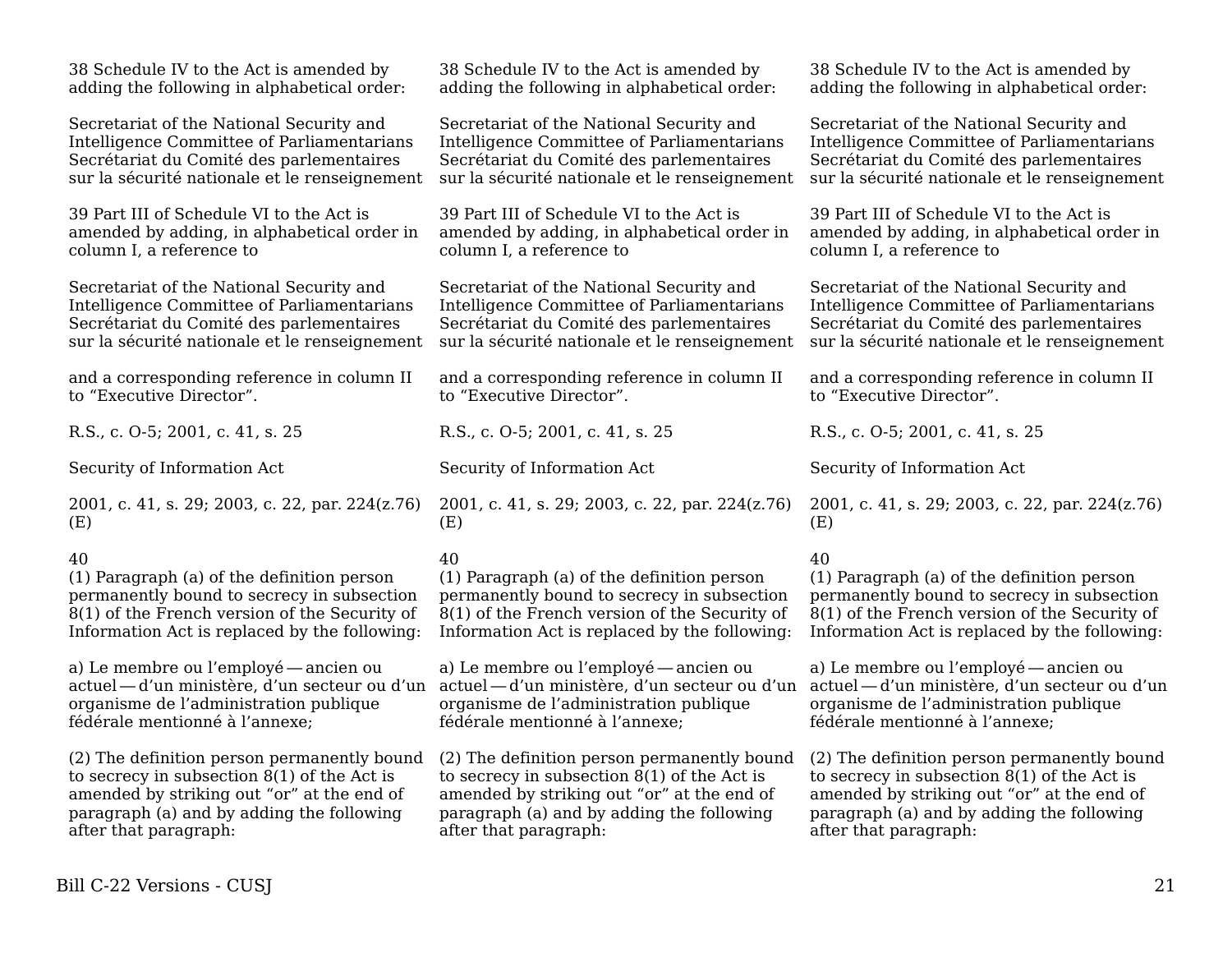(a.1) a current or former member of the National Security and Intelligence Committee of Parliamentarians; or

2001, c. 41, s. 29

(3) Paragraph (b) of the definition person permanently bound to secrecy in subsection 8(1) of the French version of the Act is replaced by the following:

b) la personne qui a reçu signification à personne de l'avis mentionné au paragraphe 10(1) ou qui a été informée de sa délivrance conformément aux règlements pris en vertu du paragraphe 11(2). (person permanently bound to secrecy)

Security of Information Act

Clause 40: (1) to (3) Existing text of the definition:

person permanently bound to secrecy means

(a) a current or former member or employee of a department, division, branch or office of the federal public administration, or any of its parts, set out in the schedule; or

(b) a person who has been personally served with a notice issued under subsection 10(1) in respect of the person or who has been informed, in accordance with regulations made under subsection 11(2), of the issuance of such a notice in respect of the person. (personne astreinte au secret à perpétuité)

41 The schedule to the Act is amended by adding the following in alphabetical order:

Secretariat of the National Security and

(a.1) a current or former member of the National Security and Intelligence Committee of Parliamentarians; or

2001, c. 41, s. 29

(3) Paragraph (b) of the definition person permanently bound to secrecy in subsection 8(1) of the French version of the Act is replaced by the following:

b) la personne qui a reçu signification à personne de l'avis mentionné au paragraphe 10(1) ou qui a été informée de sa délivrance conformément aux règlements pris en vertu du paragraphe 11(2). (person permanently bound to secrecy)

(a.1) a current or former member of the National Security and Intelligence Committee of Parliamentarians; or

2001, c. 41, s. 29

(3) Paragraph (b) of the definition person permanently bound to secrecy in subsection 8(1) of the French version of the Act is replaced by the following:

b) la personne qui a reçu signification à personne de l'avis mentionné au paragraphe 10(1) ou qui a été informée de sa délivrance conformément aux règlements pris en vertu du paragraphe 11(2). (person permanently bound to secrecy)

41 The schedule to the Act is amended by adding the following in alphabetical order:

Secretariat of the National Security and

41 The schedule to the Act is amended by adding the following in alphabetical order:

Secretariat of the National Security and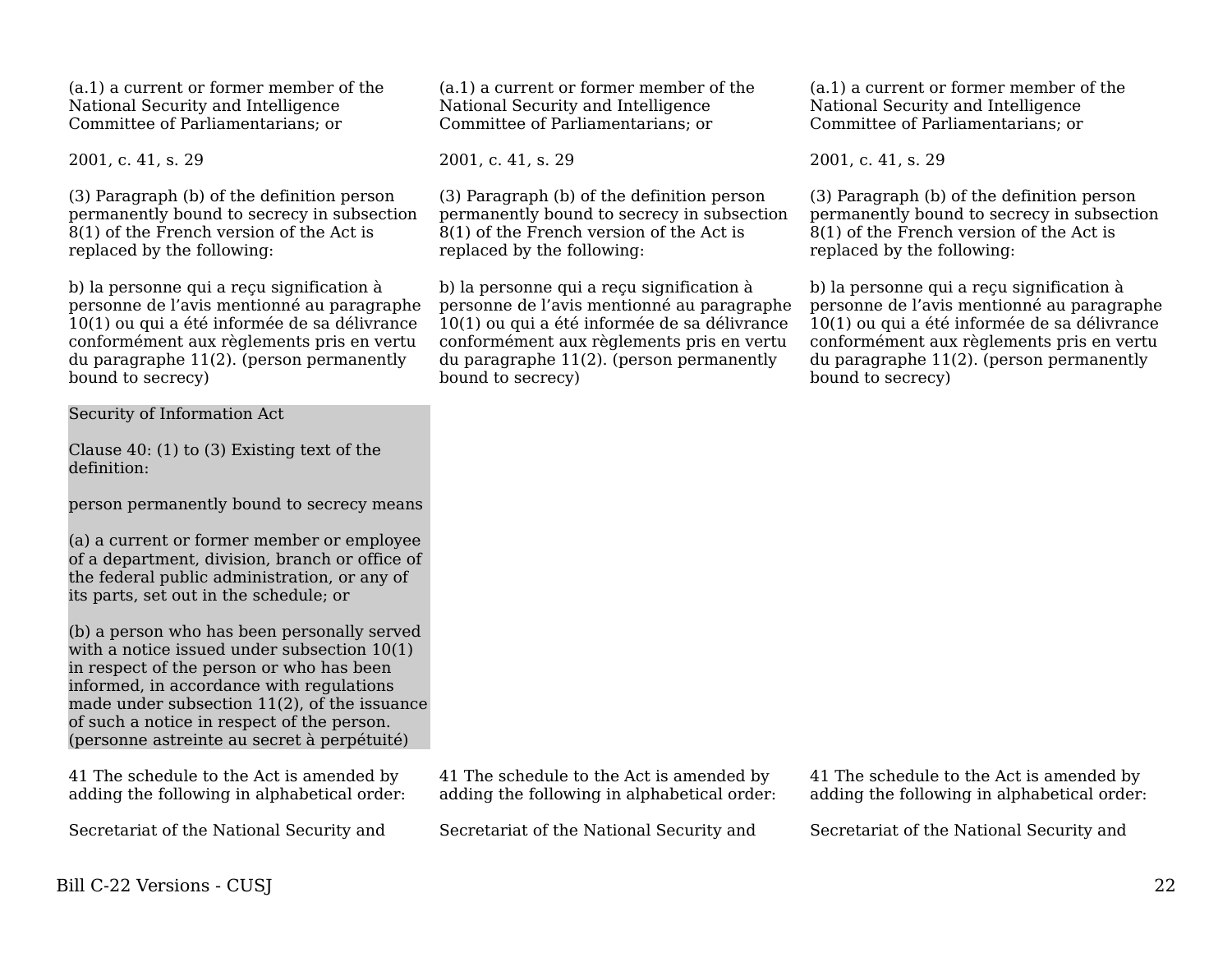Intelligence Committee of Parliamentarians Secrétariat du Comité des parlementaires sur la sécurité nationale et le renseignement

R.S., c. P-1

Parliament of Canada Act

42 Section 33 of the Parliament of Canada Act is amended by adding the following after subsection (3):

National Security and Intelligence Committee of Parliamentarians (3.1) Despite anything in this Division, a person is not rendered ineligible to be a member of the House of Commons, or disqualified from sitting or voting in that House, by reason only that the person is a member of the National Security and Intelligence Committee of Parliamentarians.

Parliament of Canada Act

Clause 42: New.

43 Section 62.3 of the Act is amended by adding the following after subsection (2):

Members of National Security and Intelligence Committee of Parliamentarians (3) For the fiscal year commencing on April 1, 2016, there shall be paid to the following members of the Senate or the House of Commons the following additional annual allowances:

(a) the member of the Senate or the House of Commons who is the Chair of the National Security and Intelligence Committee of Parliamentarians, \$42,200; and

(b) each member of the Senate or the House

Intelligence Committee of Parliamentarians Secrétariat du Comité des parlementaires sur la sécurité nationale et le renseignement

R.S., c. P-1

Parliament of Canada Act

42 Section 33 of the Parliament of Canada subsection (3):

National Security and Intelligence Committee of Parliamentarians (3.1) Despite anything in this Division, a person is not rendered ineligible to be a member of the House of Commons, or disqualified from sitting or voting in that House, by reason only that the person is a member of the National Security and Intelligence Committee of Parliamentarians.

Intelligence Committee of Parliamentarians Secrétariat du Comité des parlementaires sur la sécurité nationale et le renseignement

R.S., c. P-1

Parliament of Canada Act

Act is amended by adding the following after Act is amended by adding the following after 42 Section 33 of the Parliament of Canada subsection (3):

> National Security and Intelligence Committee of Parliamentarians (3.1) Despite anything in this Division, a person is not rendered ineligible to be a member of the House of Commons, or disqualified from sitting or voting in that House, by reason only that the person is a member of the National Security and Intelligence Committee of Parliamentarians.

43 Section 62.3 of the Act is amended by adding the following after subsection (2):

Members of National Security and Intelligence Committee of Parliamentarians (3) For the fiscal year commencing on April 1, 2016, there shall be paid to the following members of the Senate or the House of Commons the following additional annual allowances:

Commons who is the Chair of the National Security and Intelligence Committee of Parliamentarians, \$42,200; and

(b) each member of the Senate or the House

43 Section 62.3 of the Act is amended by adding the following after subsection (2):

Members of National Security and Intelligence Committee of Parliamentarians (3) For the fiscal year commencing on April 1, 2016, there shall be paid to the following members of the Senate or the House of Commons the following additional annual allowances:

(a) the member of the Senate or the House of (a) the member of the Senate or the House of Commons who is the Chair of the National Security and Intelligence Committee of Parliamentarians, \$42,200; and

(b) each member of the Senate or the House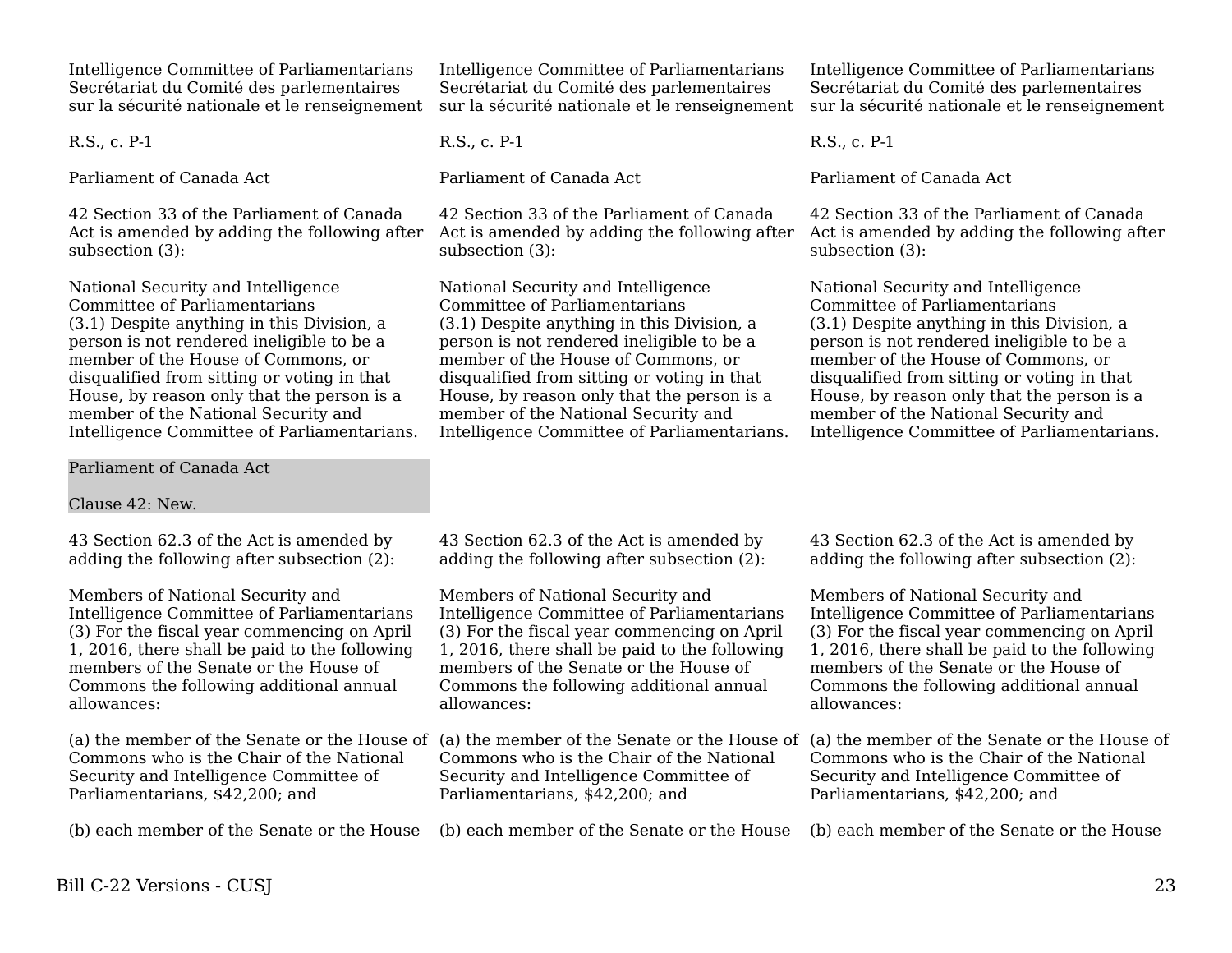of Commons who is a member of that Committee, other than the Chair, \$11,900.

## Subsequent fiscal years

(4) The additional annual allowance that shall be paid for each fiscal year subsequent to the fiscal year referred to in subsection (3) to a member of the Senate or the House of Commons referred to in that subsection is the additional annual allowance for the previous fiscal year plus the amount obtained for the previous fiscal year plus the amount by multiplying that additional annual allowance by the index described in section 67.1 for the previous calendar year.

#### Clause 43: New.

2005, c. 16, par. 21(3)(a); 2013, c. 40, par. 237(1)(m)

44 Section 67.1 of the Act is replaced by the following:

#### Index

67.1 The index referred to in paragraph 55.1(2)(b) and subsections 62.1(2), 62.2(2) and 62.3(2) and (4) for a calendar year is the index of the average percentage increase in base-rate wages for the calendar year, resulting from major settlements negotiated with bargaining units of 500 or more employees in the private sector in Canada, as published by the Department of Employment and Social Development within three months after the end of that calendar year.

Clause 44: Existing text of section 67.1:

67.1 The index referred to in paragraph 55.1(2)(b) and subsections 62.1(2), 62.2(2) and 62.3(2) for a calendar year is the index of the average percentage increase in baserate wages for the calendar year, resulting

of Commons who is a member of that Committee, other than the Chair, \$11,900.

Subsequent fiscal years

(4) The additional annual allowance that shall be paid for each fiscal year subsequent to the fiscal year referred to in subsection (3) to a member of the Senate or the House of Commons referred to in that subsection is the additional annual allowance obtained by multiplying that additional annual allowance by the index described in section 67.1 for the previous calendar year.

2005, c. 16, par. 21(3)(a); 2013, c. 40, par. 237(1)(m)

44 Section 67.1 of the Act is replaced by the following:

## Index

67.1 The index referred to in paragraph 55.1(2)(b) and subsections 62.1(2), 62.2(2) and 62.3(2) and (4) for a calendar year is the index of the average percentage increase in base-rate wages for the calendar year, resulting from major settlements negotiated with bargaining units of 500 or more employees in the private sector in Canada, as employees in the private sector in Canada, as published by the Department of Employment and Social Development within three months after the end of that calendar year.

of Commons who is a member of that Committee, other than the Chair, \$11,900.

## Subsequent fiscal years

(4) The additional annual allowance that shall be paid for each fiscal year subsequent to the fiscal year referred to in subsection (3) to a member of the Senate or the House of Commons referred to in that subsection is the additional annual allowance for the previous fiscal year plus the amount obtained by multiplying that additional annual allowance by the index described in section 67.1 for the previous calendar year.

2005, c. 16, par. 21(3)(a); 2013, c. 40, par. 237(1)(m)

44 Section 67.1 of the Act is replaced by the following:

## Index

67.1 The index referred to in paragraph 55.1(2)(b) and subsections 62.1(2), 62.2(2) and 62.3(2) and (4) for a calendar year is the index of the average percentage increase in base-rate wages for the calendar year, resulting from major settlements negotiated with bargaining units of 500 or more published by the Department of Employment and Social Development within three months after the end of that calendar year.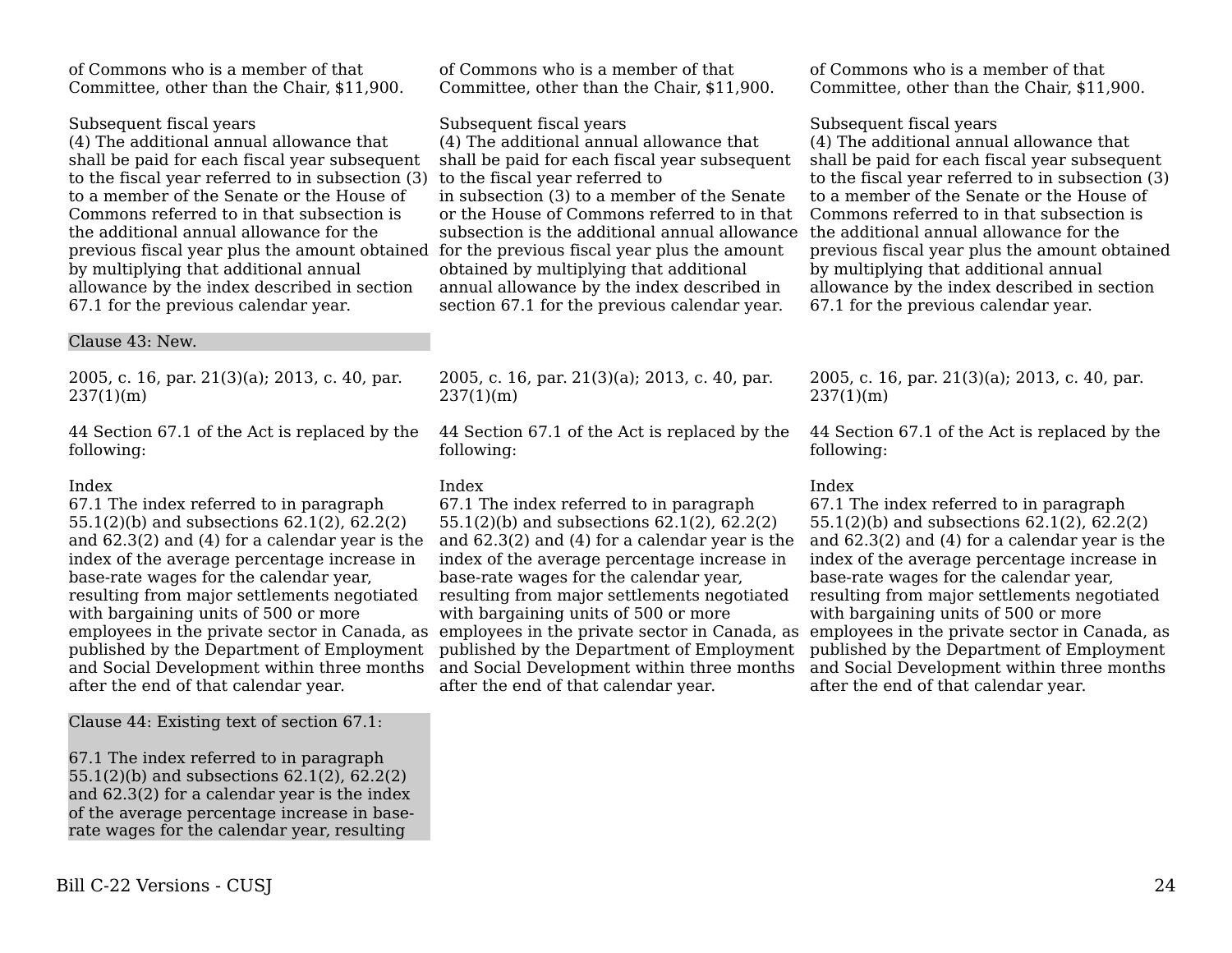from major settlements negotiated with bargaining units of 500 or more employees in the private sector in Canada, as published by the Department of Employment and Social Development within three months after the end of that calendar year.

R.S., c. P-21

Privacy Act

45 The Privacy Act is amended by adding the 45 The Privacy Act is amended by adding the 45 The Privacy Act is amended by adding the following after section 22.3:

Secretariat of National Security and Intelligence Committee of Parliamentarians 22.4 The Secretariat of the National Security and Intelligence Committee of Parliamentarians shall refuse to disclose personal information requested under subsection 12(1) that was obtained or created by it or on its behalf in the course of assisting the National Security and Intelligence Committee of Parliamentarians in fulfilling its mandate.

R.S., c. P-21

Privacy Act

following after section 22.3:

Secretariat of National Security and Intelligence Committee of Parliamentarians 22.4 The Secretariat of the National Security and Intelligence Committee of Parliamentarians shall refuse to disclose personal information requested under subsection 12(1) that was obtained or created by it or on its behalf in the course of assisting the National Security and Intelligence Committee of Parliamentarians in fulfilling its mandate.

R.S., c. P-21 Privacy Act

following after section 22.3:

Secretariat of National Security and Intelligence Committee of Parliamentarians 22.4 The Secretariat of the National Security and Intelligence Committee of Parliamentarians shall refuse to disclose personal information requested under subsection 12(1) that was obtained or created by it or on its behalf in the course of assisting the National Security and Intelligence Committee of Parliamentarians in fulfilling its mandate.

Privacy Act

Clause 45: New.

46 The schedule to the Act is amended by adding the following in alphabetical order under the heading "Other Government Institutions":

Secretariat of the National Security and Intelligence Committee of Parliamentarians Secrétariat du Comité des parlementaires sur la sécurité nationale et le renseignement

2000, c. 17; 2001, c. 41, s. 48

Proceeds of Crime (Money Laundering) and

46 The schedule to the Act is amended by adding the following in alphabetical order under the heading "Other Government Institutions":

Secretariat of the National Security and Intelligence Committee of Parliamentarians Secrétariat du Comité des parlementaires sur la sécurité nationale et le renseignement

2000, c. 17; 2001, c. 41, s. 48

Proceeds of Crime (Money Laundering) and

46 The schedule to the Act is amended by adding the following in alphabetical order under the heading "Other Government Institutions":

Secretariat of the National Security and Intelligence Committee of Parliamentarians Secrétariat du Comité des parlementaires sur la sécurité nationale et le renseignement

2000, c. 17; 2001, c. 41, s. 48

Proceeds of Crime (Money Laundering) and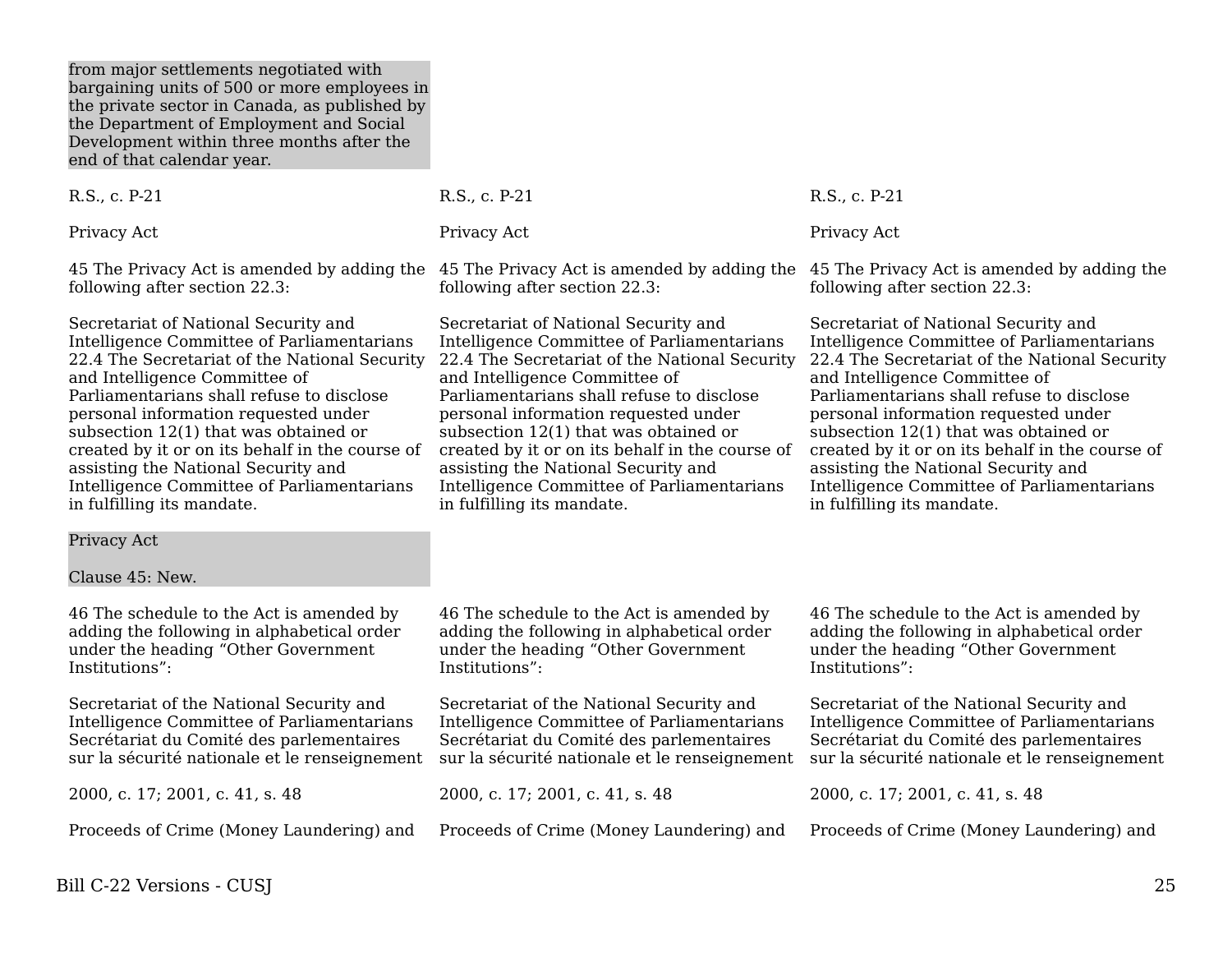#### Terrorist Financing Act

47 The Proceeds of Crime (Money Laundering) and Terrorist Financing Act is amended by adding the following after section 53.3:

National Security and Intelligence Committee of Parliamentarians Act

53.4 The Director shall, at the request of the Minister or an officer of the Department of Finance, disclose to the Minister or the officer, as the case may be, in the form and manner that the Minister or officer directs, any information under the control of the Centre — other than information referred to     in paragraph 14(g) of the National Security and Intelligence Committee of Parliamentarians Act — that would assist the     Minister in exercising his or her powers or performing his or her duties or functions under that Act.

Proceeds of Crime (Money Laundering) and Terrorist Financing Act

Clause 47: New.

2006, c. 9, s. 2

Conflict of Interest Act

48 Paragraph (d) of the definition public office holder in subsection 2(1) of the Conflict of Interest Act is amended by striking out "and" at the end of subparagraph (v), by adding "and" at the end of subparagraph (vi) and by adding the following after subparagraph (vi):

(vii) a member of the National Security and Intelligence Committee of Parliamentarians; Terrorist Financing Act

47 The Proceeds of Crime (Money Laundering) and Terrorist Financing Act is amended by adding the following after section 53.3:

National Security and Intelligence Committee of Parliamentarians Act

53.4 The Director shall, at the request of the Minister or an officer of the Department of Finance, disclose to the Minister or the officer, as the case may be, in the form and manner that the Minister or officer directs, any information under the control of the Centre that would assist the Minister in exercising his or her powers or performing his or her duties or functions under the National Security and Intelligence Committee of Parliamentarians Act.

#### Terrorist Financing Act

47 The Proceeds of Crime (Money Laundering) and Terrorist Financing Act is amended by adding the following after section 53.3:

National Security and Intelligence Committee of Parliamentarians Act

53.4 The Director shall, at the request of the Minister or an officer of the Department of Finance, disclose to the Minister or the officer, as the case may be, in the form and manner that the Minister or officer directs, any information under the control of the Centre that would assist the Minister in exercising his or her powers or performing his or her duties or functions under the National Security and Intelligence Committee of Parliamentarians Act.

2006, c. 9, s. 2

#### Conflict of Interest Act

48 Paragraph (d) of the definition public office holder in subsection 2(1) of the Conflict of Interest Act is amended by striking out "and" at the end of subparagraph (v), by adding "and" at the end of subparagraph (vi) and by adding the following after subparagraph (vi):

(vii) a member of the National Security and Intelligence Committee of Parliamentarians; 2006, c. 9, s. 2

#### Conflict of Interest Act

48 Paragraph (d) of the definition public office holder in subsection 2(1) of the Conflict of Interest Act is amended by striking out "and" at the end of subparagraph (v), by adding "and" at the end of subparagraph (vi) and by adding the following after subparagraph (vi):

(vii) a member of the National Security and Intelligence Committee of Parliamentarians;